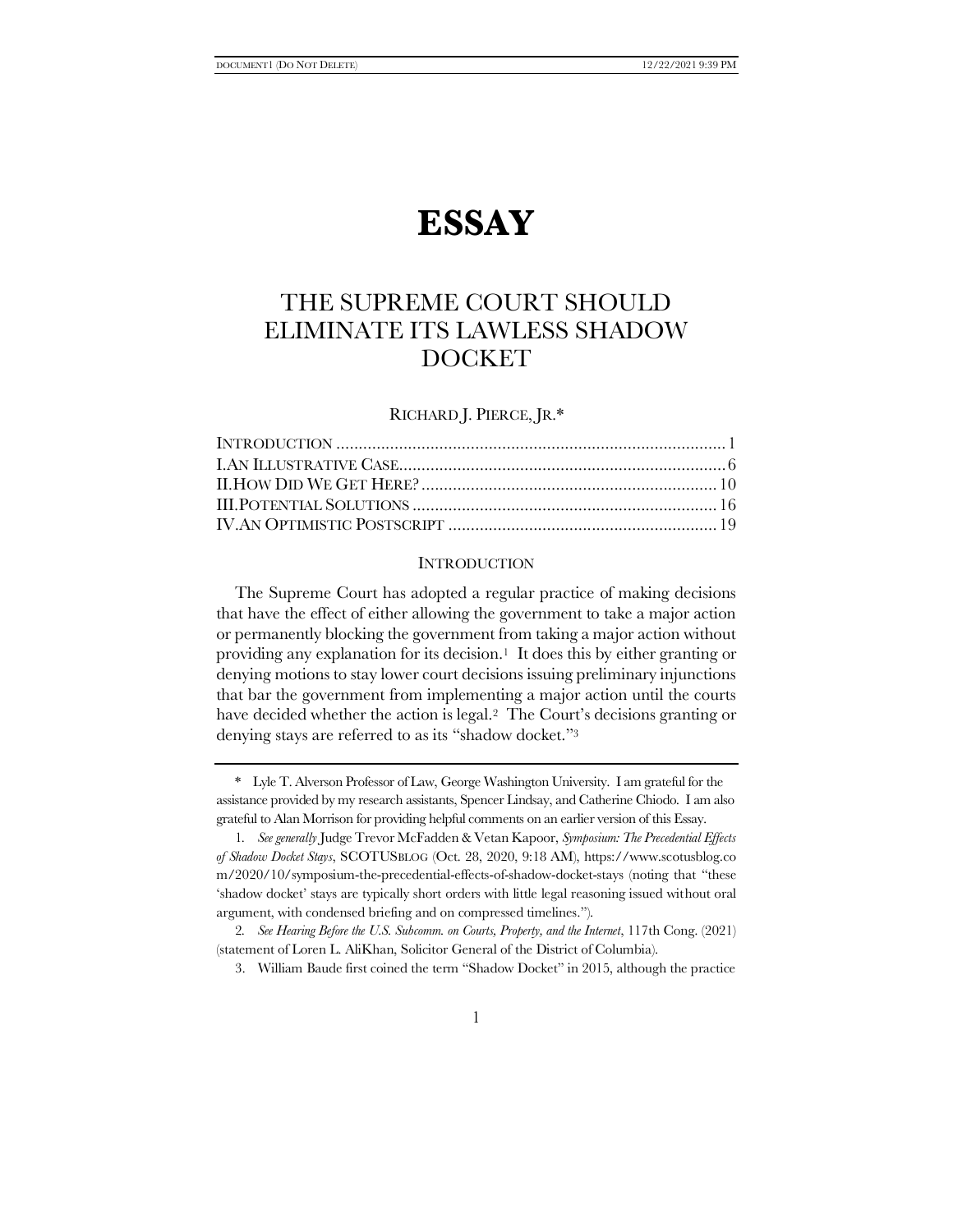In theory, the Court's decisions granting or denying motions for stays have only temporary effects on the ability of the government to implement a major action.4 In reality, however, many of the Court's decisions to grant stays allow the government to implement the challenged action, rendering any controversy about its legality moot.5 Conversely, many of the Court's decisions that deny stays have the practical effect of precluding the government from ever attempting to implement the action.<sup>6</sup>

A court can grant a motion to enjoin a government action pending the outcome of review on the merits only if: (1) it determines that the petitioners are likely to prevail on the merits; (2) failure to grant the preliminary injunction would cause irreparable harm that exceeds the irreparable harm that would result from a decision to deny the motion for a preliminary injunction; and (3) issuance of the injunction will not disserve the public interest.7 The criteria applicable to grant of a stay and those to grant of a motion for a preliminary injunction are identical.<sup>8</sup> In the context of major government actions, courts tend to focus primarily on the first factor—whether the petitioner is likely to prevail on the merits. Either grant or denial of a stay is likely to cause irreparable harm, and the court is likely to conclude that the public interest would be served by staying the action if the petitioner is likely to prevail on the merits and that the public interest would be served by refusing to stay the action if the petitioner is not likely to prevail on the merits.<sup>9</sup>

6*. See Hearing Before the U.S. Subcomm. on Courts, Property, and the Internet*, 117th Cong. (2021) (statement of Loren L. AliKhan, Solicitor General of the District of Columbia).

7. Hollingsworth v. Perry, 558 U.S. 183, 190 (2010) (per curiam) (holding that "[t]o obtain a stay pending the filing and disposition of a petition for a writ of certiorari, an applicant must show (1) a reasonable probability that four Justices will consider the issue sufficiently meritorious to grant certiorari; (2) a fair prospect that a majority of the Court will vote to reverse the judgment below; and (3) a likelihood that irreparable harm will result from the denial of a stay.").

8*. See* Nken v. Holder, 556 U.S. 418, 429 n.1 (2009) (noting that courts have "long recognized that . . . [orders such as those preventing an immigration removal officer from removing a person is] temporary relief from an administrative order just like temporary relief from a court order is considered a stay.") (citing Scripps-Howard Radio, Inc. v. Fed. Commc'ns Comm., 316 U.S. 4, 10–11 (1942)).

9. KRISTIN E. HICKMAN & RICHARD J. PIERCE, JR., ADMINISTRATIVE LAW TREATISE § 20.2 (6th ed. 2019).

itself stretches back decades. *See* William Baude, *Foreword: The Supreme Court's Shadow Docket*, 9 N.Y.U. J. L.& LIBERTY 1, 1 (2015).

<sup>4</sup>*. See* McFadden & Kapoor, *supra* not[e 1.](#page-0-0)

<sup>5</sup>*. E.g.*, Trump v. Sierra Club, 140 S. Ct. 1 (2019) (overturning the circuit court decision that enjoined the Trump Administration from reallocating funds appropriated for other purposes to build a wall across the southern border).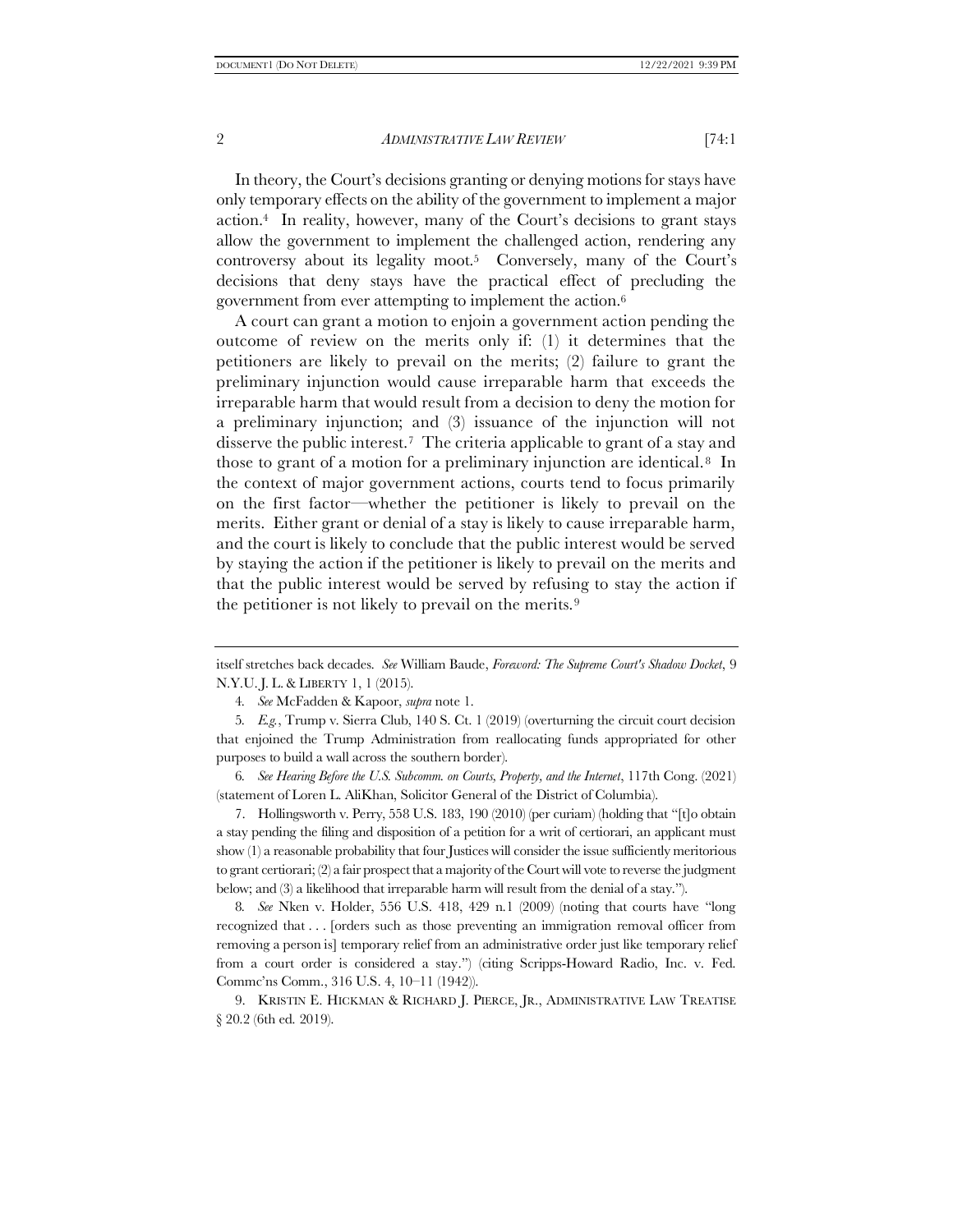As recently as 2016, I characterized decisions in which courts grant preliminary injunctions blocking agencies from implementing an action until the court decides the merits of the action as "rarely" occurring. <sup>10</sup> Until recently, the Supreme Court rarely granted either a stay of an agency action or a preliminary injunction that stopped an agency from implementing an action pending its review.11 Both preliminary injunctions and stays were considered extraordinary remedies that courts provided to preserve the status quo ante only when there were unusually good reasons to believe that an action taken by an agency or a court was unlawful, and even then, only for the relatively short time required to review the action on the merits.<sup>12</sup>

<span id="page-2-0"></span>That situation has changed dramatically in recent years. When a president or an agency takes any major action, the state attorneys general, who are members of the opposite party, file both a complaint and a motion for preliminary injunction in a district court with a track record of decisions that favor the interests and perspectives of their party.13 The district court then issues a preliminary injunction.14 The average number of nationwide preliminary injunctions issued by district courts has increased over the past decade from three per year to eighteen per year.<sup>15</sup>

<span id="page-2-1"></span>After a district court issues a preliminary injunction, the federal government can file a motion to stay the district court action in the corresponding circuit court. If the circuit court denies the motion, the government can file a motion for stay at the Supreme Court.16 The Supreme Court then grants or denies the stay without issuing an opinion.17 If it stays the preliminary

13. JOANNA R. LAMPE, CONG. RSCH. SERV., R46902, NATIONWIDE INJUNCTIONS: LAW, HISTORY AND PROPOSALS FOR REFORM 4–5 (2021).

15. A recent in-depth historical review of nationwide injunctions found that the practice extends as far back as 1939, but there were only a handful of examples in the first half of the 20th century. *See* Mila Sohoni, *The Lost History of the "Universal" Injunction*, 133 HARV. L. REV. 920, 925 (2020). There was a significant increase in recent years. Federal courts issued twelve nationwide injunctions against the George W. Bush Administration, while nineteen nationwide injunctions were issued against the Obama Administration, a fifty-eight percent increase. *See Deputy Attorney General Jeffrey A. Rosen Delivers Opening Remarks at Forum on Nationwide Injunctions and Federal Regulatory Programs*, U.S. DEP'T OF JUST. (Feb. 12, 2020), https://www.justice.gov/opa/speech/deputyattorney-general-jeffrey-rosen-delivers-opening-remarks-forum-nationwide. By early 2020, federal courts had issued at least fifty-five nationwide injunctions against the Trump Administration, a rate of eighteen nationwide injunctions per year. *See id.*

<sup>10.</sup> *Id.*

<sup>11</sup>*. Id.*

<sup>12.</sup> *Id.* at § 20.2.2.

<sup>14.</sup> *Id.* at 3.

<sup>16.</sup> *See* LAMPE, *supra* note [13,](#page-2-0) at 16.

<sup>17</sup>*. See* Baude, *supra* not[e 3,](#page-0-1) at 14.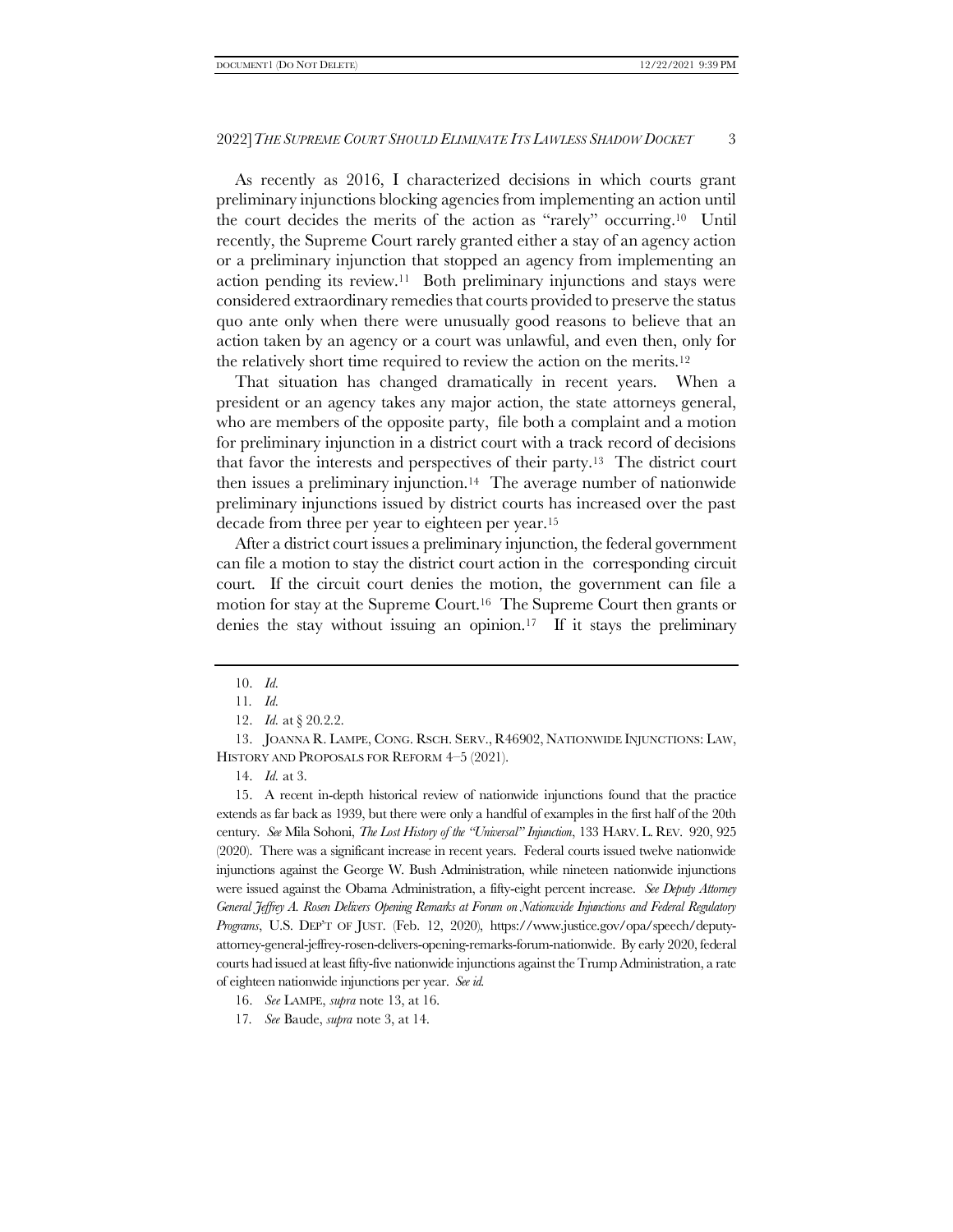injunction, the stay remains in effect until such time as the Supreme Court reviews the merits of the action. During that time, the government can implement the action that was the subject of the preliminary injunction. The number of cases in which the government has sought such a stay has increased over the last decade from less than one per year to over ten per year.<sup>18</sup>

<span id="page-3-0"></span>Like preliminary injunctions, stays are temporary. They expire when the Court issues a decision on the merits.19 In most cases, however, the stay continues in effect for many years because it usually takes that long for the Court to decide on the merits of the case. In many cases, the decision to grant or deny a motion for stay is the last action the Court takes in the case because it never issues an opinion on the merits.<sup>20</sup>

If the Court grants the stay, its unexplained order allows the agency or the President to take the action, thereby rendering moot the dispute with respect to the legality of the action. We will never know whether President Trump's reallocation of many billions of dollars from projects for which Congress had appropriated funds to the construction of a wall across the southern border was lawful. Further, we will never know what, if any, limits apply to any future "emergency" presidential reallocations of funds.<sup>21</sup>

<span id="page-3-1"></span>Conversely, if the Supreme Court denies the stay of the preliminary injunction or issues its own stay of the agency action without an explanation, the agency is unlikely to attempt to take the action in the future because it expects that the Supreme Court would block the action again.22 We may never know why the Court stayed the Clean Power Plan (CPP), the most significant action the government has taken in its efforts to mitigate climate

19. Trevor McFadden & Vetan Kapoor, *The Precedential Effects of the Supreme Court's Emergency Stays*, 44 HARV. J. L& PUB. POL'Y 827, 842–43 (2021).

22. Emily Hammond & Richard J. Pierce, Jr., *The Clean Power Plan: Testing the Limits of Administrative Law and the Electric Grid*, 7 GEO. WASH. J. ENERGY & ENV'T. 1, 10 (2016).

<sup>18</sup>*. See* Stephen Vladeck, *The Solicitor General and the Shadow Docket*, 133 HARV. L. REV. 123, 125 (2019) (discussing that then-Solicitor General Francisco was "aggressive in seeking to short-circuit the ordinary course of appellate litigation . . . " and " . . . in less than three years, the Solicitor General has filed at least twenty-one applications for stays in the Supreme Court (including ten during the October 2018 Term alone).").

<sup>20.</sup> *Id.* at 837–38.

<sup>21.</sup> Two years after it overruled a decision by the Ninth Circuit Court of Appeals and granted a stay that allowed the Trump Administration to reallocate funds for the construction of a border wall in 2019, the Court has yet to issue a decision on the merits. Trump v. Sierra Club, 140 S. Ct. 1 (2019). The Court is unlikely ever to address the merits of the case. The Biden Administration has stated its intention not to spend any more of the reallocated funds and has asked the Supreme Court to dismiss the case that challenged the reallocation. Proclamation No. 10,142, 86 Fed. Reg. 7225 (Jan. 27, 2021).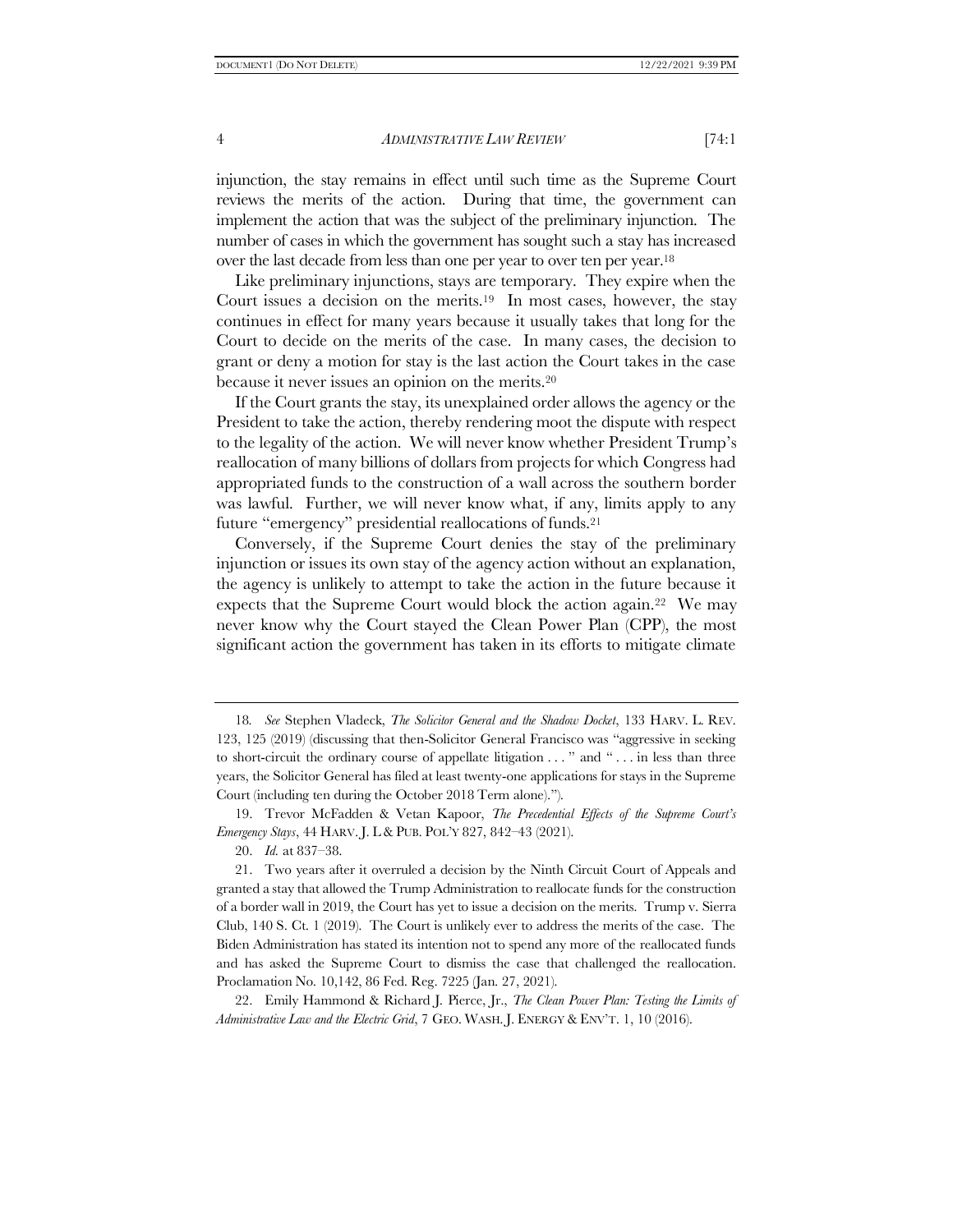change.23 We can guess that the Court believed that the Environmental Protection Agency (EPA) action was unlawful in some respect, but we have no way of knowing which of the six arguments that the petitioners made in support of their motion to stay the action persuaded the Court that they were likely to prevail on the merits.<sup>24</sup>

There are many variations of this now common sequence of actions. Sometimes, the Supreme Court denies the stay of the preliminary injunction without opinion, thereby leaving the preliminary injunction in effect pending the outcome of the proceeding to review the merits of the action.25 Years later, the Supreme Court has not yet issued any opinion in the case when a change in the party that controls the Executive Branch creates conditions in which the government withdraws its support for the agency action, thereby making it unlikely that the Court will ever issue an opinion on the merits of the agency action.<sup>26</sup>

Each of those sequences of actions raises serious questions about our ability to continue to be governed by the rule of law. In the first sequence, we have no way of knowing whether the action the agency took was lawful. We only have the opinion of the district judge who granted the preliminary injunction and the unexplained decision of the Supreme Court to stay that decision. We can make an educated guess that the Supreme Court disagreed with the district court in some respect, but we have no way of knowing why the Supreme Court disagreed with the district judge.

In a typical case, there are many plausible reasons for that disagreement, and we can only speculate about the Court's reasons for disagreeing with the district judge. The disagreements could be based on the Court's evaluation of one of several alleged substantive flaws in the agency decision; one or more alleged flaws in the procedures the agency used to make the decision; the

25*. See* Vladeck, *supra* not[e 18,](#page-3-0) at 155.

26*. See* Trump v. Sierra Club, 140 S. Ct. 1 (2019); *Trump v. Sierra Club*, SCOTUSBLOG (last visited Feb. 8, 2022), https://www.scotusblog.com/case-files/cases/trump-v-sierra-club (detailing the procedural history of the case, and demonstrating that there does not appear to be any action indicating they will make an opinion on the merits).

<sup>23.</sup> West Virginia v. EPA, 136 S. Ct. 1000 (2016). *See* Courtney Scobie, *Supreme Court Stays EPA's Clean Power Plan*, AM. BAR ASS'N (Feb. 17, 2016), https://www.americanbar.org/ groups/litigation/committees/environmental-energy/practice/2016/021716-energy-supre me-court-stays-epas-clean-power-plan/ (explaining the likelihood the Supreme Court stay would be removed).

<sup>24</sup>*. See generally* Application by 29 State Agencies for Immediate Stay of Final Agency Action During Pendency of Petitions for Review at 5, West Virginia v. EPA, 577 U.S. 1126 (2016) (arguing that "[a]bsent a stay, the Power Plan will—throughout the lifespan of this litigation—force massive, irreversible changes in terms of state policies and resources, power plant shutdowns, and investments in wind and solar power.").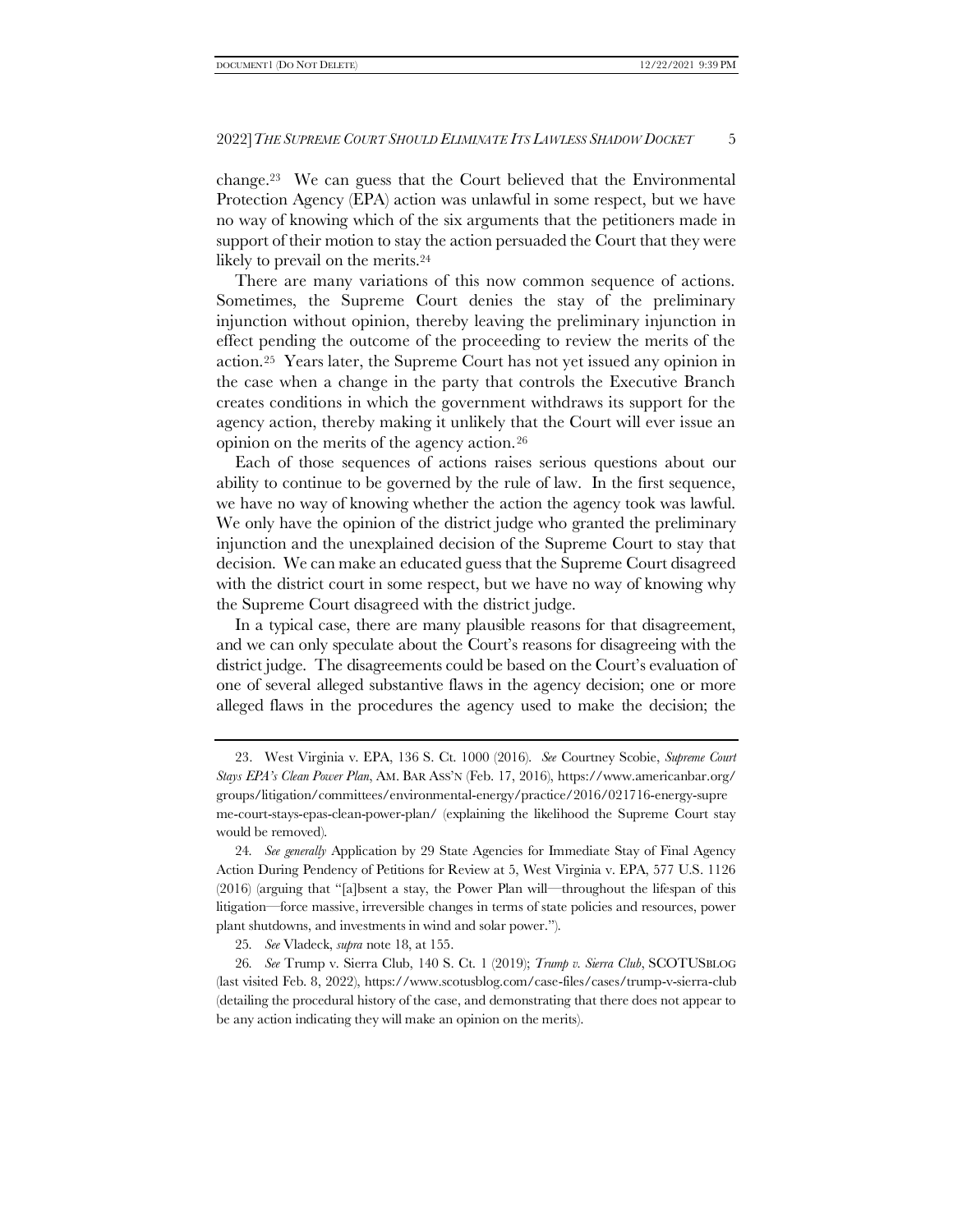district court's reasons for concluding that the public interest favored issuance of the preliminary injunction; or the district court's reasons for concluding that the preliminary injunction was required to avoid some form of irreparable harm to the petitioners that exceeds the irreparable harm that the government would suffer as a result of issuance of the preliminary injunction.<sup>27</sup>

We also have no way of knowing whether the agency action was lawful in the second sequence. We only have the opinion of the district judge who granted the preliminary injunction and the unexplained decision of the Supreme Court to deny the motion to stay the preliminary injunction. We have no way of knowing whether the Supreme Court agreed with the district judge's conclusion that the agency was likely to lose on the merits based on one of several alleged substantive flaws in the agency action or whether the Court agreed with the district judge that the agency was likely to lose on the merits based on one of several alleged flaws in the procedures that the agency used to take the action. It is even possible that the Supreme Court disagreed with the district judge's reasoning with respect to all of the alleged flaws in the agency action but decided not to stay the preliminary injunction because it disagreed with the judge's conclusion that a preliminary injunction was in the public interest or the judge's conclusion that the agency action would create irreparable harm to the petitioners that exceeds the irreparable harm that the government would suffer as a result of issuance of the preliminary injunction.

#### I. AN ILLUSTRATIVE CASE

<span id="page-5-0"></span>I will illustrate the reasons for my concern about the shadow docket by describing yet another variation of the typical sequence. During the Obama Administration, the EPA issued the CPP.28 The CPP was by far the most ambitious attempt by the government to reduce the rate of climate change.<sup>29</sup> It required massive fuel-switching by electric utilities from using coal to using natural gas, wind, or solar.30 Since the use of natural gas to generate electricity produces less than half the emissions of carbon dioxide than the use of coal produces, and the use of solar or wind to generate electricity produces no emissions of carbon dioxide, fuel switching is by far the most effective way of reducing the effects of electricity generation on climate change.

Many Republican state attorneys general joined many electric generating companies in filing petitions to review the CPP and motions to stay the

<sup>27</sup>*. See* Vladeck, *supra* not[e 18,](#page-3-0) at 155.

<sup>28.</sup> Carbon Pollution Emission Guidelines for Existing Stationary Sources: Electric Utility Generating Units, 80 Fed. Reg. 64,661 (Oct. 23, 2015) (to be codified at 40 C.F.R. pt. 60).

<sup>29</sup>*. See* Hammond & Pierce, *supra* not[e 22,](#page-3-1) at 1.

<sup>30.</sup> See Hammond & Pierce, *supra* not[e 22](#page-3-1) for a detailed description of the Clean Power Plan (CPP).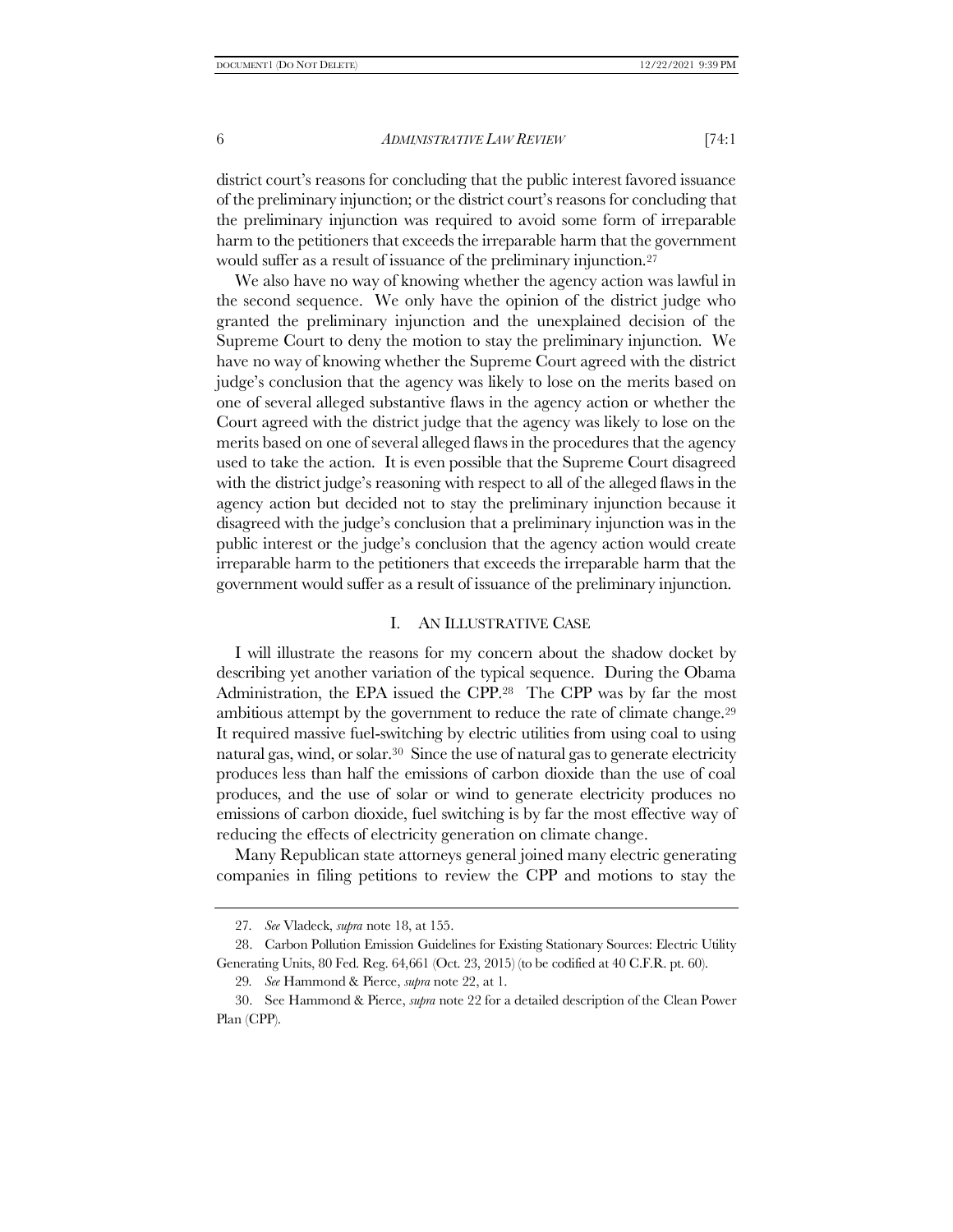CPP.31 The D.C. Circuit denied their motion for a stay.32 The Supreme Court then took the unprecedented action of granting the stay before any court issued an opinion on the merits.33 The Justices divided five to four but neither the majority nor the dissent wrote an opinion.34 The stay was to last until either the D.C. Circuit issued an opinion on the merits of the CPP and the Supreme Court denied a petition for a writ of certiorari to review the D.C. Circuit opinion, or, the Supreme Court issued a decision on the merits of the CPP.35 It is unlikely that either of those events will ever take place.

In 2019, the EPA during the Trump Administration repudiated the CPP and replaced it with the Affordable Clean Energy (ACE) rule.36 The D.C. Circuit dismissed the petitions to review the CPP in light of the Supreme Court's stay of the CPP and the EPA's repudiation of the CPP.37 Many Democratic state attorneys general joined numerous environmental advocacy organizations in filing petitions to review the ACE rule.38 A divided panel of the D.C. Circuit then vacated the ACE rule based on its holding that the rule was unlawful.<sup>39</sup> Both the majority and the dissent wrote lengthy opinions.<sup>40</sup>

Depending on whether you believe the claims of the EPA from the Trump Administration or the claims of the petitioners, the ACE rule would have had either modest beneficial effects in mitigating climate change by slightly reducing emissions of carbon dioxide, or it would actually have accelerated the rate at which the climate is changing by increasing emissions of carbon dioxide. The Trump EPA attempted to defend the ACE rule based on only one argument—that issuance of the ACE rule was the most effective action that the EPA could take to mitigate climate change because the EPA lacked the power to issue the far more

<sup>31</sup>*.* Abby Harvey, *Coal Companies Met with AGs Before CPP Lawsuit*, EXCH. MONITOR (Sept. 8, 2016), https://www.exchangemonitor.com/coal-companies-met-ags-cpp-lawsuit/?printmode=1.

<sup>32</sup>*. See* West Virginia v. EPA, No. 15-1363 (D.C. Cir. Jan. 21, 2016) (order denying motion to stay).

<sup>33</sup>*. See* West Virginia v. EPA, 136 S. Ct. 1000 (Feb. 9, 2016) (order granting motion to stay).

<sup>34</sup>*. Id.*

<sup>35</sup>*. Id.*

<sup>36.</sup> Repeal of the Clean Power Plan; Emission Guidelines for Greenhouse Gas Emissions From Existing Electric Utility Generating Units; Revisions to Emission Guidelines Implementing Regulations, 84 Fed. Reg. 32,520 (July 8, 2019) (to be codified at 40 C.F.R. pt. 60).

<sup>37</sup>*. See* Bob Sussman, *The Supreme Court's Clean Power Plan Missteps*, BROOKINGS (Feb. 12, 2016), https://www.brookings.edu/blog/planetpolicy/2016/02/12/the-supreme-courts-clean-powerplan-missteps/.

<sup>38</sup>*. See* Am. Lung Ass'n v. EPA, 985 F.3d 914, 922–29 (D.C. Cir. 2021) (per curiam).

<sup>39</sup>*. Id.* at 914–15.

<sup>40</sup>*. See id*. at 995 (Walker, J., concurring in part, dissenting in part).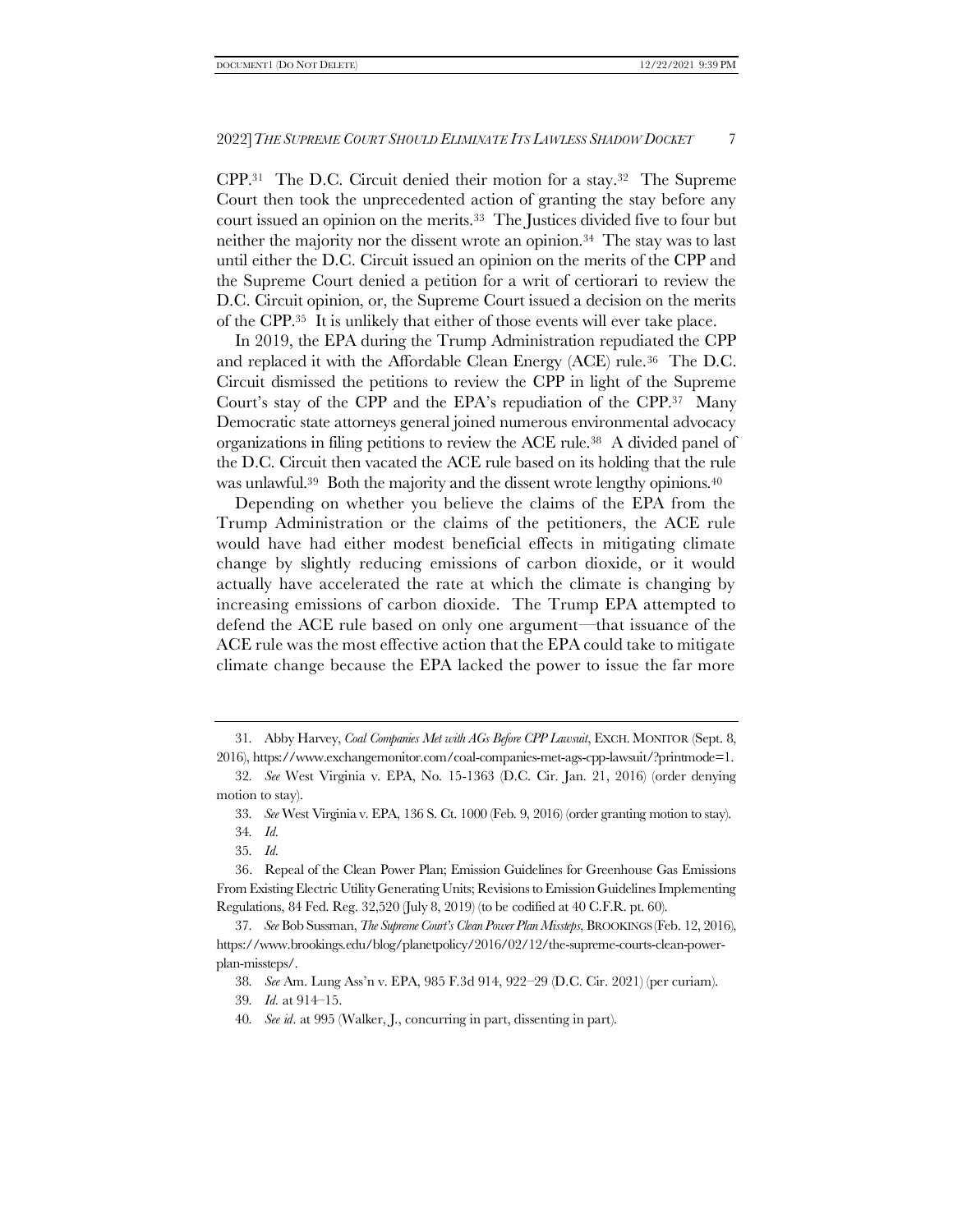effective CPP.41 That lone justification for issuing the ACE rule created a strange situation: the D.C. Circuit could decide whether the ACE rule was valid only by deciding whether the CPP that was issued by the Obama EPA and repudiated by the Trump EPA was lawful.

<span id="page-7-0"></span>The petitioners who persuaded the Supreme Court to stay the CPP argued that it was invalid for six reasons.42 The members of the D.C. Circuit who debated the validity of the ACE rule wrote lengthy opinions in which they debated the merits of each of the six arguments that the EPA and its allies made in support of the EPA's decision to repudiate the CPP and to issue the ACE rule.43 Those were the same arguments that the petitioners who challenged the validity of the CPP used to persuade the Supreme Court to stay the CPP.44 As a result, we now know a great deal about the contrasting views of three members of the D.C. Circuit with respect to the issues raised by the CPP and the ACE rule.

We also know that the D.C. Circuit has, in effect, upheld the validity of the CPP in its opinion on the merits of the ACE rule.45 As the dissenting judge noted, however, it is difficult to reconcile the D.C. Circuit's opinion on the merits of the ACE rule and the CPP with the Supreme Court's order that stayed the CPP.<sup>46</sup> The Supreme Court's stay order almost certainly was based in part on the views of five Justices that the EPA was unlikely to be able to support the legality of the CPP on the merits. It follows that a majority of Justices almost certainly disagree with the reasoning and conclusion of the majority of the D.C. Circuit panel with respect to one or more of the six important issues that the D.C. Circuit resolved in the process of holding that the ACE rule was invalid because the CPP was valid.

- 44*. See* Brief for Petitioners at 3–4, West Virginia v. EPA, 577 U.S. 1126 (2016) (No. 15A773).
- 45. *See Am. Lung Ass'n*, 985 F.3d at 957–68.
- 46. *See id.* at 999–1002 (Walker, J., concurring in part, dissenting in part).

<sup>41</sup>*. See* Brief for Respondents at 49–50, Am. Lung Ass'n v. EPA, 985 F.3d 914 (D.C. Cir. 2020) (No. 19-1140).

<sup>42.</sup> The majority rejected the arguments that: (1) the Clean Air Act (CAA) authorizes the Environmental Protection Agency (EPA) only to apply emission reduction measures at and to a stationary source, *Am. Lung Ass'n*, 985 F.3d at 943–57; (2) the CPP is an extraordinary measure that cannot be supported solely by relying on an ambiguous statutory provision, *id.* at 957–67; (3) the EPA lacks the expertise with respect to generation of electricity required to make the many technical decisions that are reflected in the CPP, *id.* at 967–68; (4) the CPP is inconsistent with the principles of federalism that are embedded in the Constitution, *id.* at 968–71; (5) the CPP is invalid because Congress amended the CAA to preclude the EPA from using both § 7411(d) and § 7412 as the basis for regulating electric generating companies, *id.* at 977–88; (6) the endangerment finding that was the basis for the CPP was not adequately supported by evidence, *id.* at 971–77.

<sup>43.</sup> See *supra* not[e 42](#page-7-0) and accompanying text.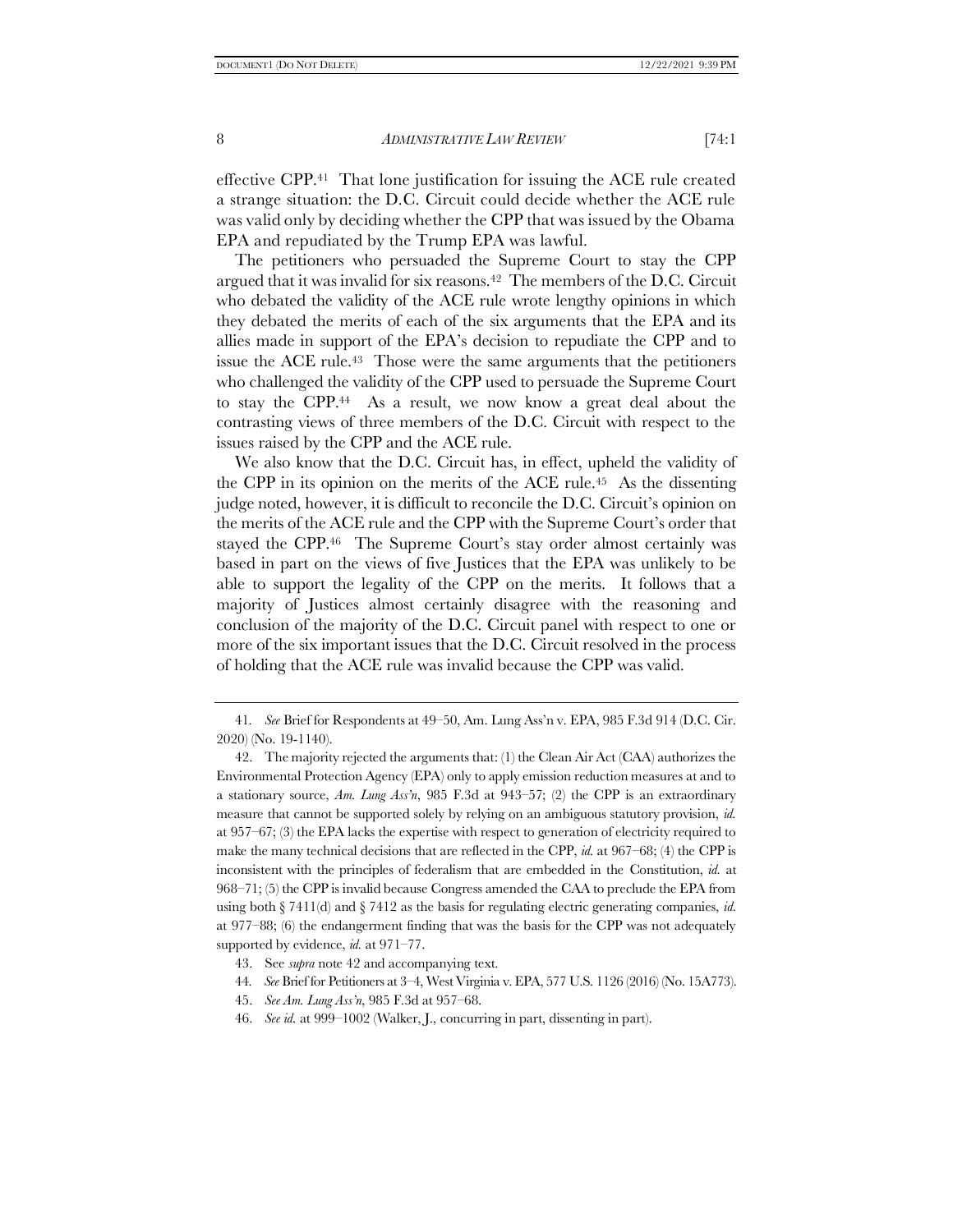We may never know the views of the Justices on the six important issues that the D.C. Circuit resolved in ways that almost certainly are inconsistent with the views of a majority of Justices. The EPA in the Biden Administration has withdrawn its support for the ACE rule, so the Supreme Court will not have occasion to address those issues when reviewing the merits of the ACE rule.<sup>47</sup> The Supreme Court is also highly unlikely to have an opportunity to address the merits of the CPP directly. The D.C. Circuit understandably dismissed the petitions to review the CPP once the EPA in the Trump Administration repudiated it. The EPA in the Biden Administration is highly unlikely to attempt to reissue the CPP because of the extraordinarily negative reception that it received from the Supreme Court when it was issued by the EPA during the Obama Administration.

This sequence of actions and its many variants have created a situation in which the Supreme Court is taking actions on its shadow docket that have a wide variety of permanent, major effects without ever providing any explanation for its actions. The Supreme Court's shadow docket is large and growing. During the George W. Bush and Obama Administrations from 2000–2016, the federal government only sought emergency injunctive relief from the Supreme Court eight times in total, and the Court granted only four of those requests. In contrast, the Trump Administration sought emergency relief from the Supreme Court forty-one times in four years, and the Court granted twenty-eight of those requests either in full or in part.<sup>48</sup>

The Supreme Court's actions in this important line of cases contrasts starkly with the approach the Court has taken when it has reviewed agency actions on the merits during the same period of time. In many of its opinions issued during the last few years, the Court has emphasized the importance of the duty to engage in reasoned decisionmaking.49 The Court has held numerous agency actions unlawful because the agency did not comply with the most fundamental duty of any agency or court—it failed to provide an explanation for its action that is anchored in the language of statutes or the Constitution and consistent with the available evidence.

<sup>47.</sup> To my surprise, the Supreme Court granted a petition for a writ of certiorari to address issues about the scope of EPA's power under Clean Air Act § 111(d). American Lung Association v. EPA, 985 F.3d 914 (D.C. Cir. 2021), *cert granted*, 2021 BL 416638 (U.S. Oct. 29, 2021) (No. 20-1530).

<sup>48</sup>*. See* Stephen I. Vladeck, *The Supreme Court Needs to Show Its Work*, THE ATLANTIC (Mar. 10, 2021), https://www.theatlantic.com/ideas/archive/2021/03/supreme-court-needs-sho w-its-work/618238/.

<sup>49</sup>*. E.g.*, Dep't of Com. v. New York, 139 S. Ct. 2551 (2019); Trump v. Vance, 140 S. Ct. 2412 (2020); Trump v. Mazars, 140 S. Ct. 2019 (2020); Dep't of Homeland Sec. v. Regents of Univ. of Cal., 140 S. Ct. 1891 (2020); Trump v. Hawaii, 138 S. Ct. 2392 (2018).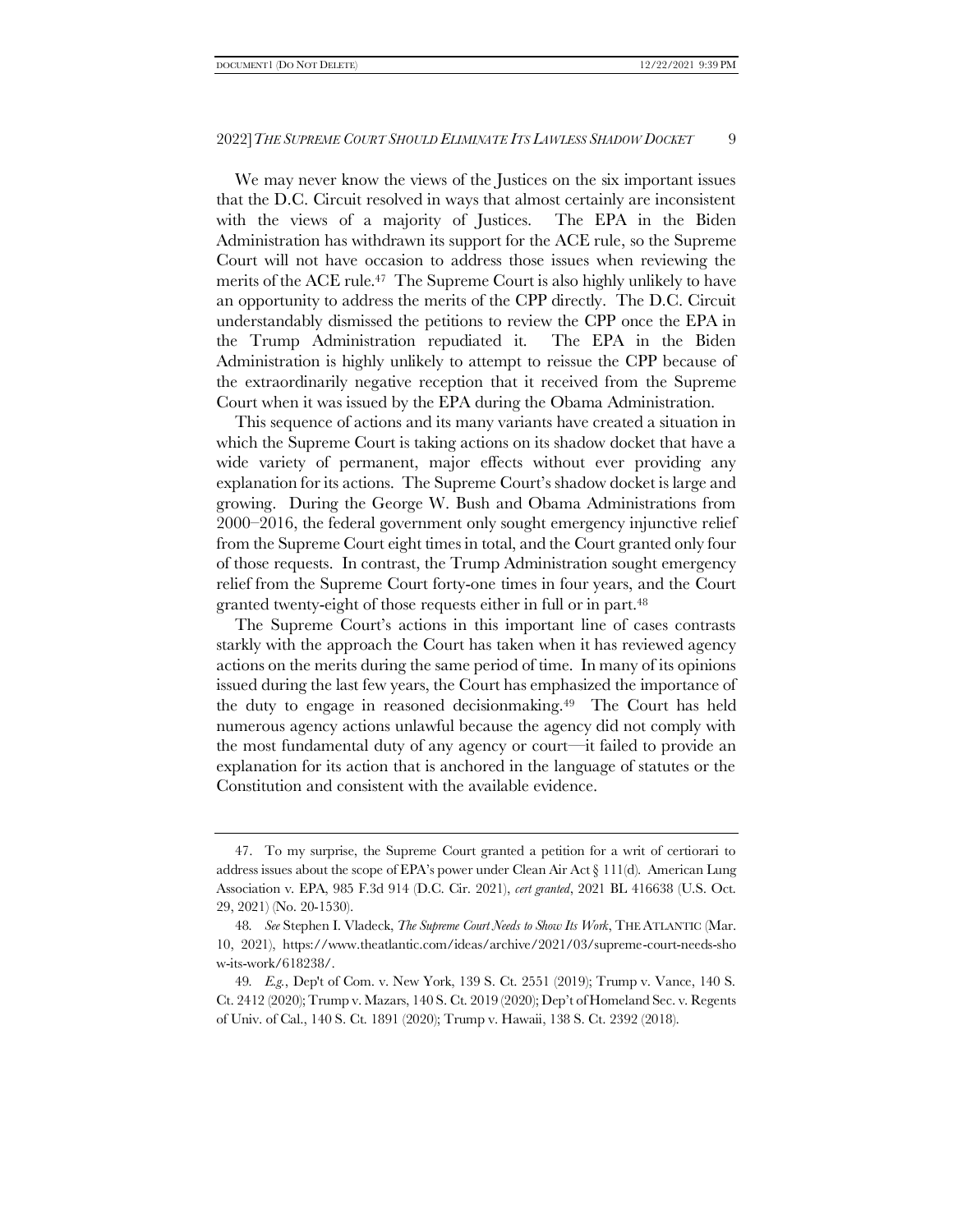I have joined many other scholars in praising this line of cases.50 It is ironic and disturbing that the Supreme Court has taken many actions that have major permanent effects without providing any legal basis for those actions during this same period of time. The Court would have held all of the actions it took on its shadow docket to be arbitrary, capricious, and not in accordance with law if they had been taken by any agency. It is not an overstatement to characterize this long list of Supreme Court actions as lawless, in the sense that the Court has never provided any explanation for any of the actions.

### <span id="page-9-1"></span><span id="page-9-0"></span>II. HOW DID WE GET HERE?

We now have a situation in which a high proportion of major judicial decisions are made by the Supreme Court without providing any reasons for the decisions. To understand how we reached this point, we must start with the extreme political polarization that now characterizes the country.51 That polarization has been growing for decades.52 When it is combined with the unusually difficult process that the U.S. Constitution requires to enact a statute, political polarization makes it extremely difficult for Congress to enact or amend any major regulatory statute.<sup>53</sup>

As a result, when an agency encounters a new problem, it typically must search for a solution in a statute that was enacted thirty to eighty years ago by a Congress that could not have anticipated the problem that the agency is attempting to address.54 For instance, when the Federal Communications Commission decides how to regulate internet service providers, it must rely primarily on the Communications Act of 1934,<sup>55</sup> a statute that was enacted long before the internet was created. Similarly, when the EPA decides how to mitigate climate change, it must rely primarily on the Clean Air Act (CAA)

54*. See*Jonathan Adler & Christopher Walker, *Delegation and Time*, 105 IOWA L.REV. 1931 (2020).

55. Communications Act of 1934, ch.652, Pub. L. No. 473-16, 48 Stat. 1064 (1934) (codified as amended at 47 U.S.C. §§ 151–63), applied in Mozilla Corp. v. FCC, 940 F.3d 1 (2019).

<sup>50</sup>*. E.g.*, Benjamin Eidelson, *Reasoned Explanation and Political Accountability in the Roberts Court*, 130 YALE L.J. 1748, 1826 (2021); Richard J. Pierce, Jr., *Reason Trumps Pretext*, THE REGUL. REV. (July 30, 2020), https://www.theregreview.org/2020/07/30/pierce-reasontrumps-pretext/.

<sup>51</sup>*. See* Charlton C. Copeland, *Seeing Beyond Courts: The Political Context of the Nationwide Injunction*, 91 U. COLO.L.REV. 789, 814 (2020) (discussing political polarization leading to political gridlock).

<sup>52</sup>*. See id.* at 809–14.

<sup>53.</sup> For detailed discussion of this problem, see Richard J. Pierce, Jr., *The Combination of* Chevron *and Political Polarity Is Creating Awful Problems*, 70 DUKE L.J. ONLINE 91 (2021) [hereinafter *Awful Problems*]; Richard J. Pierce, Jr., *Delegation, Time, and Congressional Capacity: A Response to Adler & Walker*, 105 IOWA L.REV. ONLINE 1 (2020) [hereinafter *Congressional Capacity*].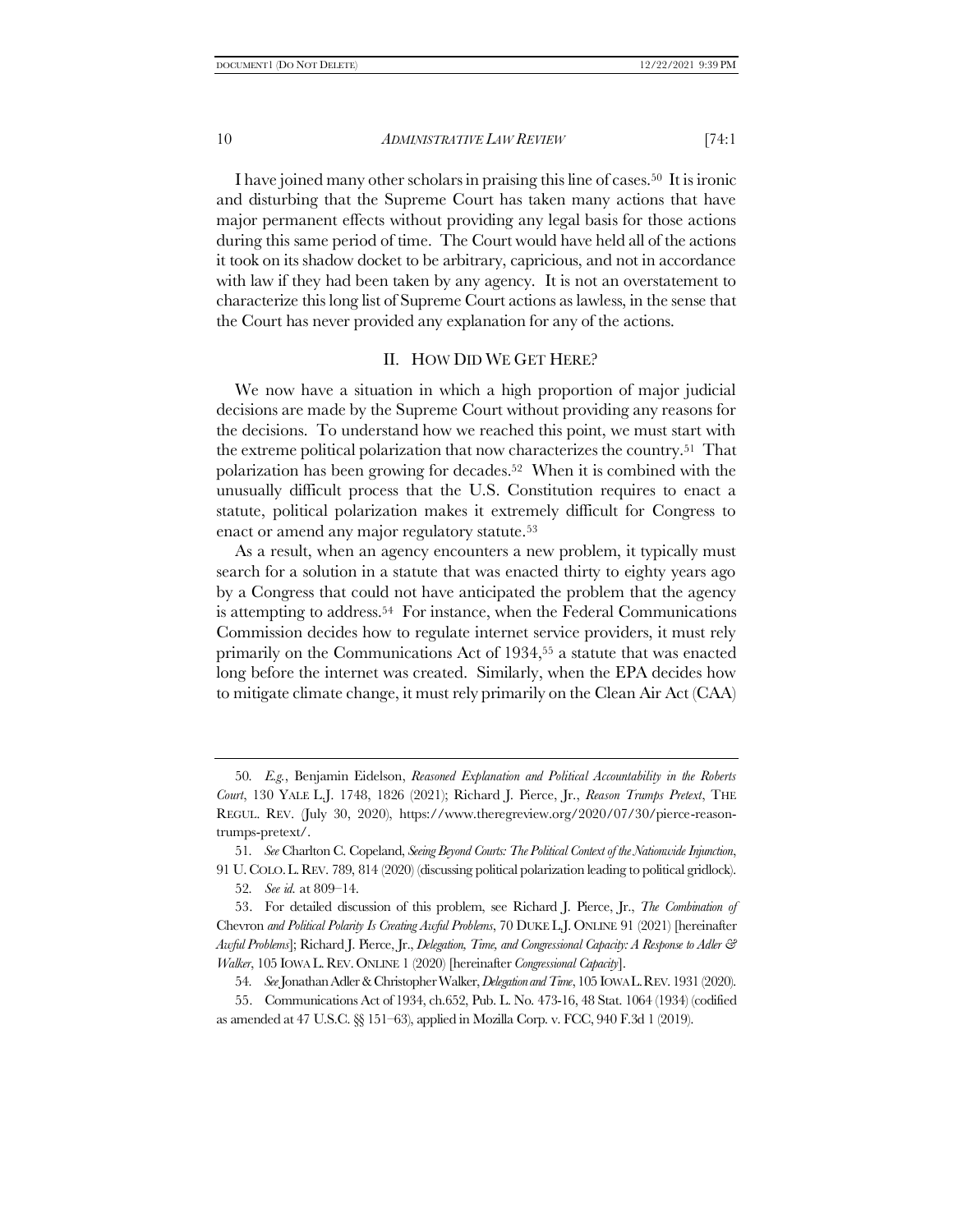of 1970.56 The CAA was last amended in 1990, and those amendments did not address climate change.

When a newly elected president takes office in these political conditions, his advisors tell him that it would be an exercise in futility to attempt to persuade Congress to enact or amend a statute by giving an agency the tools it needs to address today's problems.57 The president then must choose either to ignore today's problems or to instruct agencies to search through old statutes to find some provision that might provide a mechanism to address a modern problem.<sup>58</sup> The agency then finds the best candidate among the old statutory provisions and attempts to use it as the basis for an action that will address the new problem. In today's legal environment, the agency must almost always base its actions on a provision of an old statute that was never intended to be used for the purpose of addressing a modern problem.<sup>59</sup>

Leaders of the opposition party are incensed by the administration's attempt to stretch its statutory authority in an effort to address a problem in a way that is favored by the president's party but that is strongly opposed by their own.<sup>60</sup> The Supreme Court has empowered one subset of opposition party leaders to take immediate action when they believe that the administration has overstepped its statutory boundaries. In its 2007 opinion in *Massachusetts v. EPA*, <sup>61</sup> the Court held that states always have standing to challenge any action of the federal government that threatens any sovereign interest of a state.<sup>62</sup>

State attorneys general of both parties have interpreted that opinion as an invitation for them to obtain high visibility in their parties by challenging every major government action that is inconsistent with their party's preferences. In today's polarized political environment, the vast majority of major actions that are taken by agencies in any administration are inconsistent with the preferences of the opposition party. Attorneys general who are members of the opposition party band together to challenge most of the major actions that are taken by agencies. They can always establish standing to obtain review of the agency action by identifying some way in which the action adversely affects some sovereign

<sup>56.</sup> Clean Air Act of 1970, Pub. L. No. 91-604, 81 Stat. 486 (1970) (codified as amended at 42 U.S.C. §§ 7401–515), discussed in *Evolution of the Clean Air Act*, ENVT'L PROT. AGENCY (Oct. 8, 2020), https://www.epa.gov/clean-air-act-overview/evolution-clean-air-act.

<sup>57.</sup> See Pierce, *Congressional Capacity*, *supra* not[e 53,](#page-9-0) at 6–7.

<sup>58</sup>*. See* Jody Freeman & David B. Spence, *Old Statutes, New Problems*, 163 U. PA. L. REV. 1, 12 (2014) (describing this process as "the product of inertia, luck, and other forces").

<sup>59.</sup> See *id.*

<sup>60</sup>*. See* Vladeck, *supra* note [18,](#page-3-0) at 124 (exemplifying how the solicitor general has been used to stretch presidential power).

<sup>61.</sup> 549 U.S. 497 (2007).

<sup>62</sup>*. Id.* at 516–21.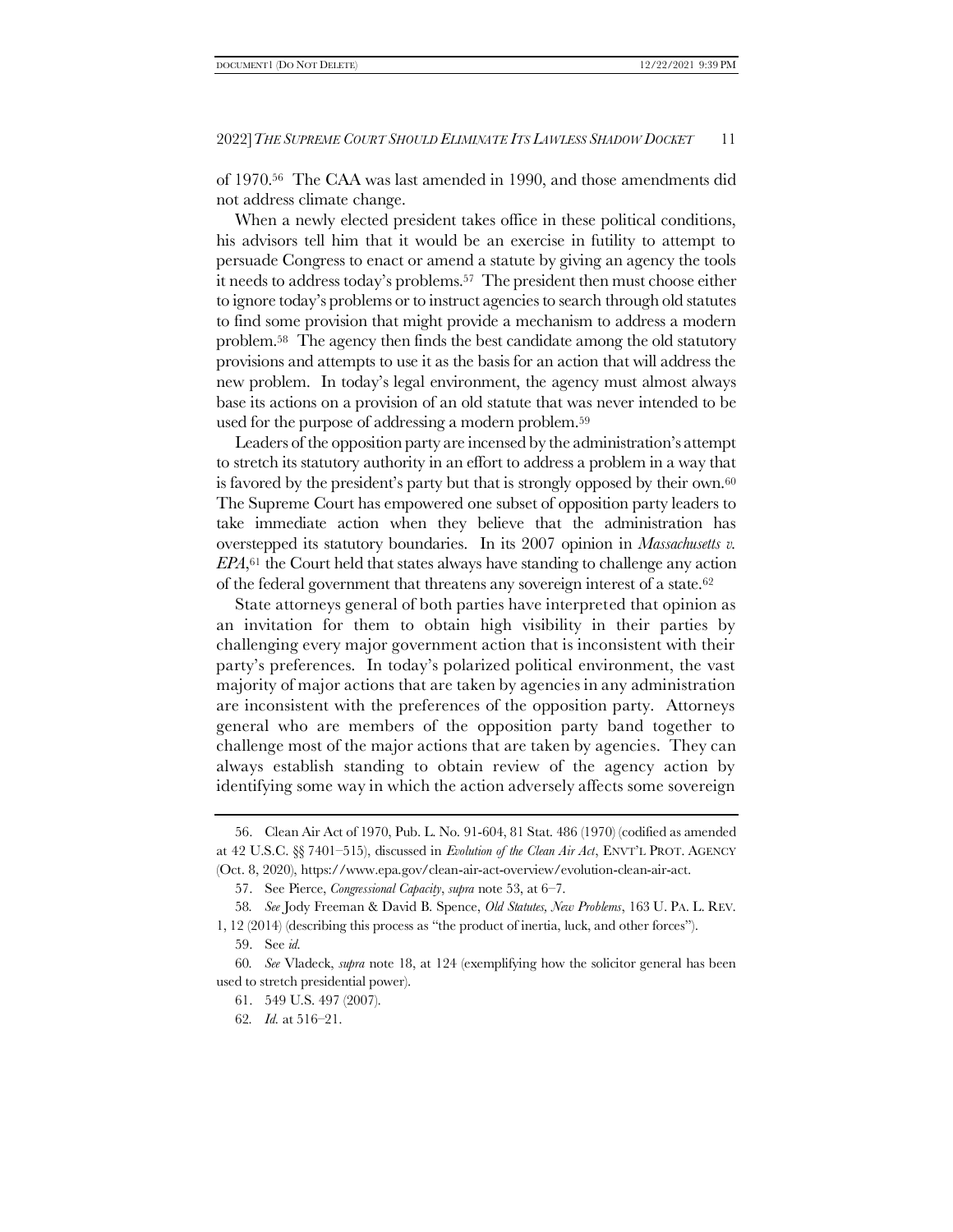interest of one of the states.<sup>63</sup>

Since the jurisdiction and venue provisions of most of the statutes that agencies rely on as the basis for major actions allow complaints to be filed in any district, the attorneys general then search the nation for the district court that is most likely to view the major agency action with suspicion and the arguments of the attorney general with sympathy.64 They then file a complaint and a motion for a preliminary injunction in that district court, and in most cases, obtain it.65 The preliminary injunctions vary in scope; some are limited to the district in which the court sits, but many are nationwide.<sup>66</sup>

The agency then files a motion for a stay of the preliminary injunction in the corresponding circuit court.67 If the circuit court denies the motion, the government files a motion for stay in the Supreme Court. In some cases, the Court grants the stay, typically until such time as the Supreme Court either decides the case on the merits or denies a petition for a writ of certiorari with respect to a circuit court opinion that decides the merits of the case.68 In other cases, the Court denies the stay of the preliminary injunction.69 The Court never accompanies its order granting or denying a stay with an opinion explaining its decision, though individual Justices sometimes write concurring or dissenting opinions in which they provide some explanation for their vote.<sup>70</sup>

63*. Id.*

65*. See id.* (noting the GOP attorneys general (AG) success in obtaining an injunction against DACA in 2015).

66*. See id.* (describing the 2015 nationwide injunction against DACA).

67*. See, e.g.*, *5th Circuit Court of Appeals Decision on the Emergency Stay Pending Appeal*, NAT'L IMMIGR. L. CTR. (May 27, 2015), https://www.nilc.org/issues/litigation/texasvusstaydeci sion/ (describing federal government appeal of the 2015 DACA injunction to the Fifth Circuit Court of Appeals).

68*. See* Stephen I. Vladeck, *The Supreme Court is Making New Law in the Shadows*, N.Y. TIMES (Apr. 15, 2021), https://www.nytimes.com/2021/04/15/opinion/supreme-court-religion-order s.html (noting that twenty-eight of forty-one requests by the Trump Administration were granted).

69*. See, e.g.*, Andrew R. Arthur, *The State of Play on "Remain in Mexico"*, CTR. FOR IMMIGR. STUDIES (Nov. 4, 2021) (detailing the Supreme Court's decision to the deny the Biden Administration's request for a stay of the injunction to end the "Remain in Mexico" policy).

70. For reasons that the Court has never articulated, it does write an opinion when it issues a preliminary injunction against a state action. *See, e.g.*, Roman Catholic Diocese of Brooklyn v. Cuomo, 141 S. Ct. 63, 69, 72, 75–76, 78 (2020) (providing an example of multiple concurring and dissenting opinions).

<sup>64</sup>*. See DACA Litigation Timeline*, NAT'L IMMIGR. L. CTR. (May 8, 2020), https://www.nilc.org/issues/daca/daca-litigation-timeline/ (describing the 2018 challenge to the Deferred Action for Childhood Arrivals (DACA) program brought by the State of Texas in the Southern District of Texas, where the court had previously granted an injunction against the program in 2015).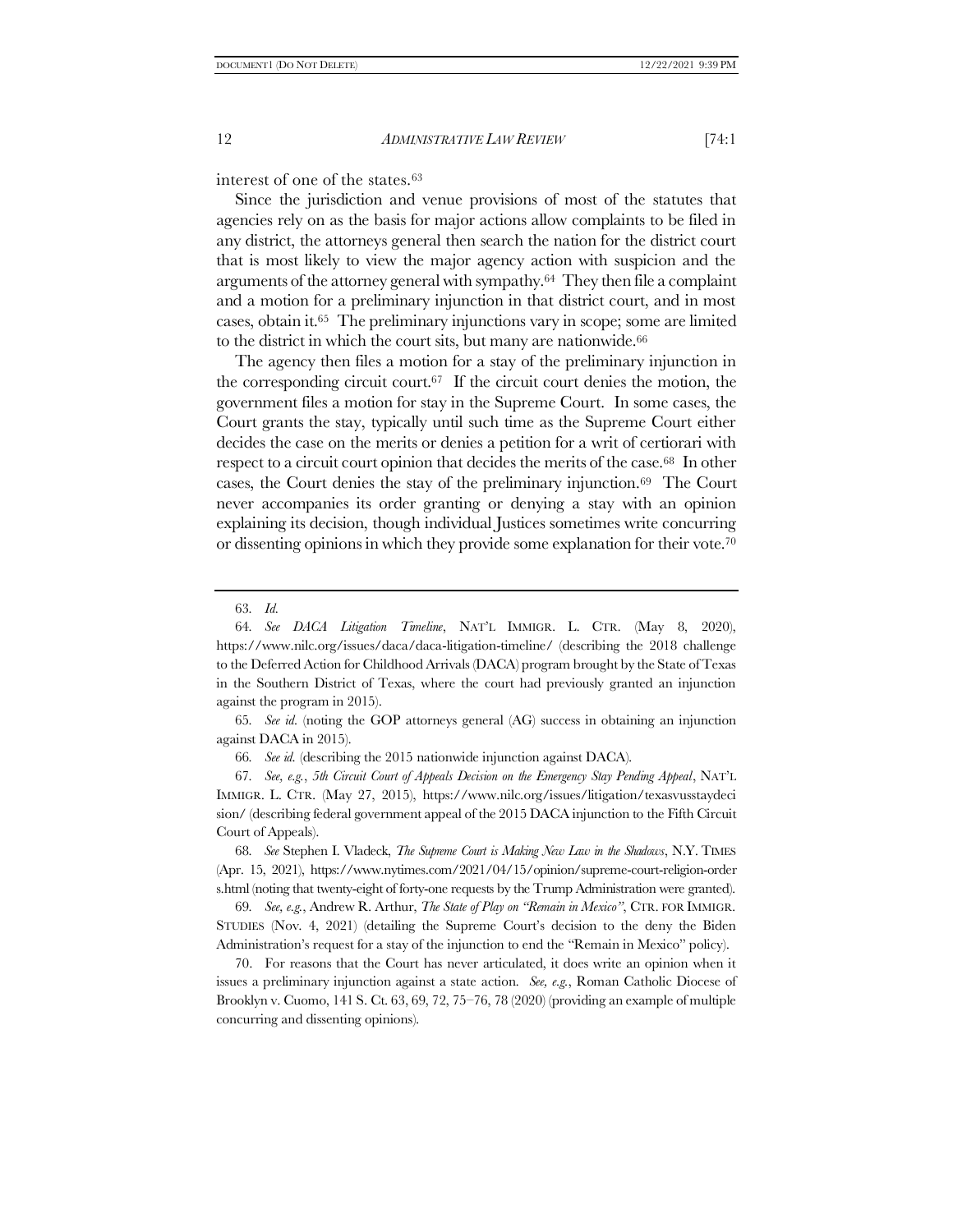In most cases, the Supreme Court never has any occasion either to decide the merits of the case or to deny a petition for a writ of certiorari with respect to a circuit court opinion that decides the merits of the case. As a result, we know only the outcome of the case—the major agency action either goes into effect or does not go into effect—but we never know why the Supreme Court allowed or refused to allow the action to take place.

It would be easy to solve this problem if we could conclude that any of the actions in this typical sequence are unlawful or that any of the actors are behaving in an impermissible manner. Unfortunately, it is easy to empathize with each of the actors. The actions of presidents in these common situations are predictable and laudable. If the country is experiencing a major new problem, and the president knows that he cannot persuade Congress to address the problem by enacting a statute, it makes sense for him to search for provisions of old statutes that he can try to stretch to support an action that allows the government to address the problem.

If a state attorney general concludes that an action taken by the federal government is unlawful, injures a sovereign interest of the state, and would cause irreparable injury to the state, the attorney general is acting in accordance with the duties of her office when she files a complaint and a motion for a preliminary injunction. It is predictable and lawful for the attorney general to file a complaint and motion in the district court that is most likely to grant the petition and the motion.<sup>71</sup>

If a district judge concludes that a federal action that is the subject of a petition for review and a motion for a preliminary injunction is probably unlawful and would cause irreparable harm, it is entirely appropriate for the judge to grant the motion for a preliminary injunction. It is also entirely appropriate for a majority of Supreme Court Justices to stay the preliminary injunction if they disagree with the district court's evaluation of the likely resolution on the merits of the dispute and for the Justices to allow the preliminary injunction to remain in effect if they agree with the district court. It would make sense for the Court to grant or deny a motion for stay without writing an opinion in which it explains its action if the stay is likely to remain in effect only for a brief period, but that is rarely the case.

The Supreme Court's increased tendency to stay major government actions and to refuse to stay preliminary injunctions of major government actions issued by lower courts is understandable. In 2015, the Justices got a rude awakening to the reality that their decisions on the merits of major government actions often have no real effect unless the government action is stayed pending

<sup>71</sup>*. See What Attorney Generals Do*, NAT'L ASS'N OF ATT'YS GENERAL, https://www.naag.org/attorneys-general/what-attorneys-general-do/ (describing the role of state AGs in representing their states in federal court).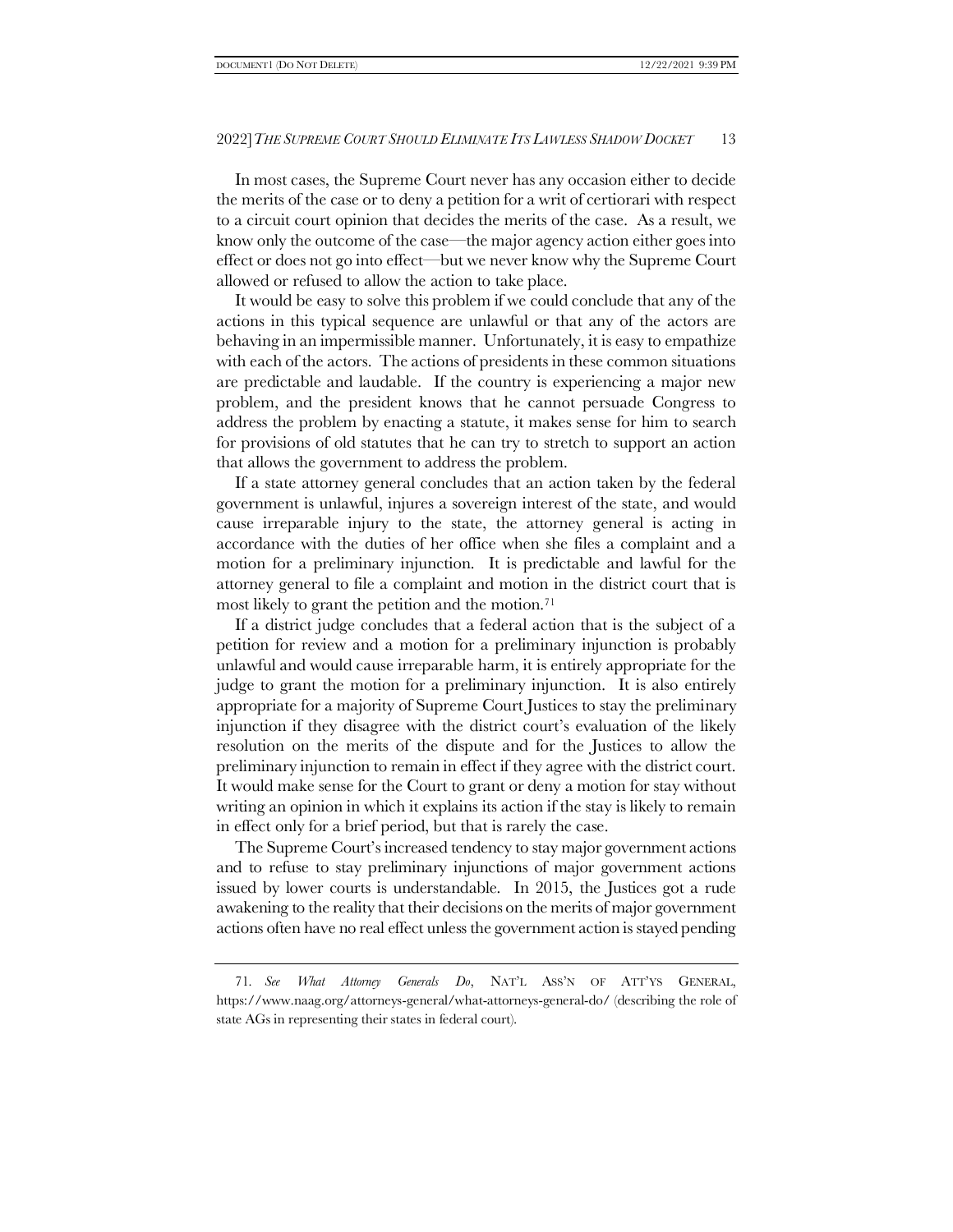review. In *Michigan v. EPA*, <sup>72</sup> the Court held that a major EPA action was invalid because the Agency had not adequately considered the cost of the action.73 The Court reversed the action and remanded the case to allow the EPA to comply with its decision and the circuit court to decide whether the EPA's action on remand complied with the Supreme Court's mandate.<sup>74</sup> Immediately after the Supreme Court issued that decision, the EPA told the press that the Court's decision would have no real effect because the firms that were the targets of the EPA action—electric utilities—had already made the billions of dollars of expenditures required to comply with the action.<sup>75</sup>

The firms confirmed the accuracy of the EPA's assertion shortly thereafter.<sup>76</sup> The D.C. Circuit convened an oral argument on remand from the Supreme Court's decision to decide whether to vacate the agency action pending the outcome of the proceedings on remand.77 I attended that argument. During the argument, counsel for the utilities asked the D.C. Circuit not to vacate the action even though the utilities were among the petitioners that had persuaded the Supreme Court to invalidate the action.<sup>78</sup> Counsel for the utilities explained that the companies already made the expenditures needed to comply with the agency action and persuaded their state public utility commissions to allow them to recover their costs of compliance in the rates they charge their customers.79 The utilities feared that a court decision vacating the agency action would induce state regulators to disallow their costs of compliance with

75*. See* Emily Holden, Jeffrey Tomich & Edward Klump, *Mercury Regs Ruling Emboldens Clean Power Plan Critics, but Few Changes Seen for Utilities*, E&E NEWS (June 30, 2015), https://www.eenews.net/stories/1060021072. As many as seventy percent of affected sources may already have been in compliance. *Id.* (indicating that the Energy Information Administration had predicted that "more than [sixty-four] percent of coal capacity was already in compliance  $\Box$  at the end of 2012").

76*. See id.*

77*. See* Timothy Cama, *Court Refuses to Overturn Air Pollution Rule Despite Supreme Court Defeat*, THE HILL (Dec. 15, 2015, 10:43 PM), https://thehill.com/policy/energy-environment/ 263234-court-upholds-epa-air-pollution-rule.

78*. Compare* Oral Argument at 33:30, White Stallion Energy Ctr. v. EPA, 748 F.3d 1222 (D.C. Cir. 2015) (No. 12–1100), https://www.cadc.uscourts.gov/recordings/recordings2016. nsf/4DE2A2ED99709EB985257F110069816C/\$file/12-1100%20(2).mp3, *with* Brief of Petitioner-Appellant at 77, *Michigan v. EPA*, 576 U.S. 743.

79*. See* Jimmy Hoover, *Power Plants Ask DC Circ. To Save EPA Mercury Rule*, LAW360 (Dec. 4, 2015, 2:35 PM), https://www.law360.com/articles/734366.

<sup>72.</sup> 576 U.S. 743 (2015).

<sup>73</sup>*. Id.* at 760.

<sup>74</sup>*. See id*.; Timothy Cama & Lydia Wheeler, *Supreme Court Overturns Landmark EPA Air Pollution Rule*, THE HILL (June 29, 2015, 10:38 AM), https://thehill.com/policy/energyenvironment/246423-supreme-court-overturns-epa-air-pollution-rule?rl=1.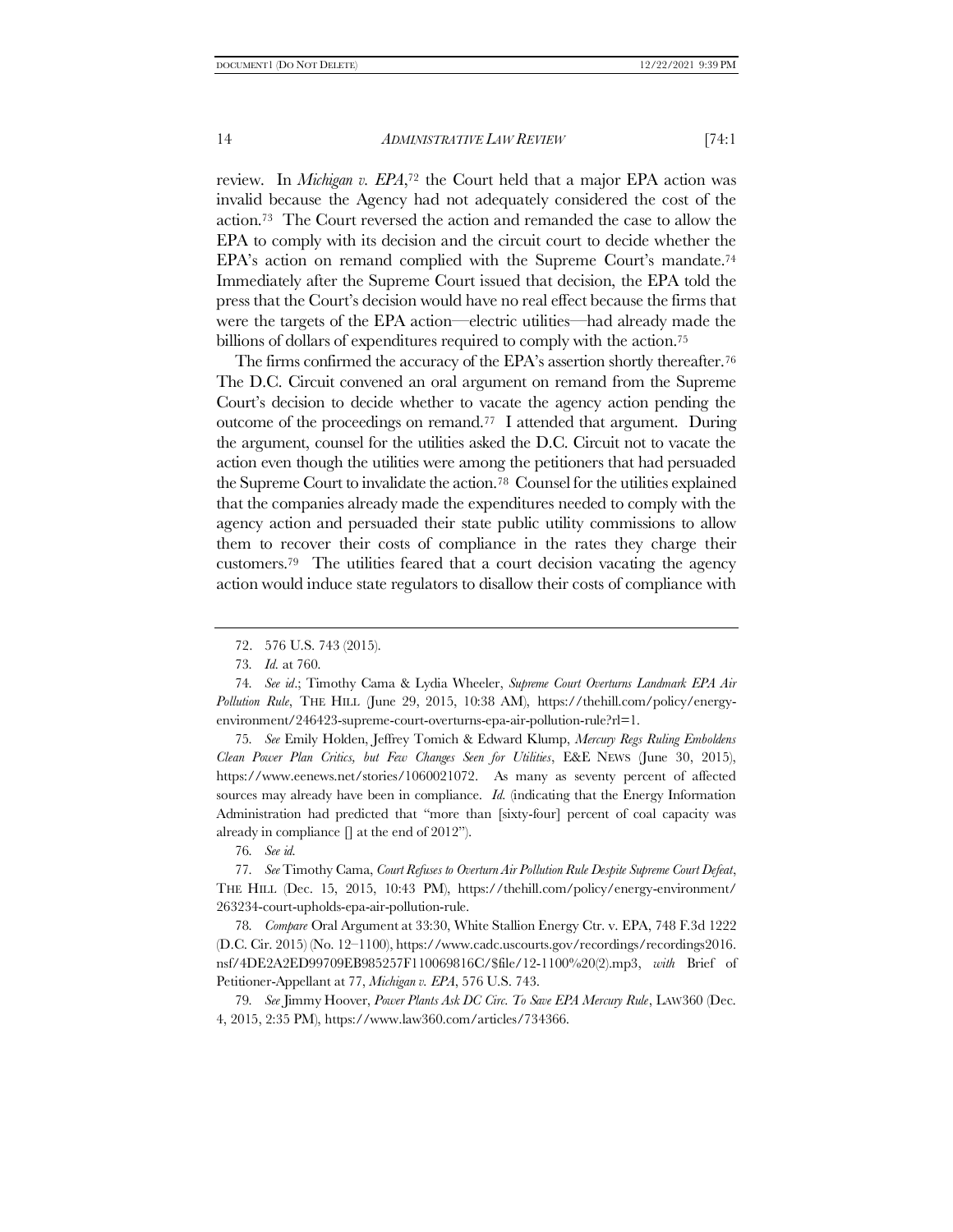the rule on the basis that they were not necessary expenditures.<sup>80</sup> The D.C. Circuit complied with that request and declined to vacate the agency action that the Supreme Court had held to be invalid.<sup>81</sup>

The statements of the EPA and the utilities told the Court that its decisions to hold government actions invalid are frequently exercises in futility unless the Supreme Court or a lower court stays the government action immediately after the government announces it. The Court's unprecedented decision to stay the CPP before any court had an opportunity to address its merits was a logical response to the message that the Court got from those statements. The Court recognized that it must stay a government action if it believes that it eventually will hold the action invalid to avoid issuing opinions on the merits that are irrelevant by the time that they are issued.

Thus, it is easy to explain and to defend the steps taken by presidents, state attorneys general, district judges, and Supreme Court Justices that have led to the enormous increase in the Supreme Court's shadow docket. Yet, that sequence of actions has produced an unacceptable situation.82 The Supreme Court is now making many decisions that have massive, permanent effects without ever issuing an opinion explaining why. We have no way of knowing if either Trump's reallocation of billions to build a wall on the southern U.S. border or the EPA's actions to mitigate climate change during the Obama Administration were lawful.<sup>83</sup>

We can guess that five Justices considered President Trump's action to be legal and President Obama's action to be illegal, since the Court stayed the Obama action but declined to stay the Trump action. Even if that educated guess is accurate, we will never know why President Trump's action was legal and why President Obama's action was illegal. That is an unacceptable situation in a country that claims to be governed by the rule of law. As the Supreme Court has repeatedly emphasized in other contexts, compliance with the duty to engage in reasoned decision making is one of the most important requirements of the rule of law.<sup>84</sup>

<sup>80</sup>*. See id.*

<sup>81</sup>*. See* Juan Carlos Rodriguez, *Mercury Power Plant Rule Left Intact by DC Circ.*, LAW360 (Dec. 15, 2015, 10:26 AM), https://www.law360.com/articles/737964.

<sup>82</sup>*. See* Paul J. Larkin, Jr. & GianCarlo Canaparo, *One Ring to Rule Them All: Individual Judgements, Nationwide Injunctions*, *and Universal Handcuffs*, 96 NOTRE DAME L. REV.REFLECTION 55, 56–57 (2020) (detailing the exponential rise in the use of the shadow docket from the Court throughout several administrations and its likely permanence).

<sup>83</sup>*. See generally* Hammond & Pierce, *supra* not[e 22](#page-3-1) (describing the Obama Administration EPA's CPP in detail).

<sup>84</sup>*. E.g.*, Eidelson, *supra* not[e 50;](#page-9-1) Pierce, *Reason Trumps Pretext*, *supra* not[e 50.](#page-9-1)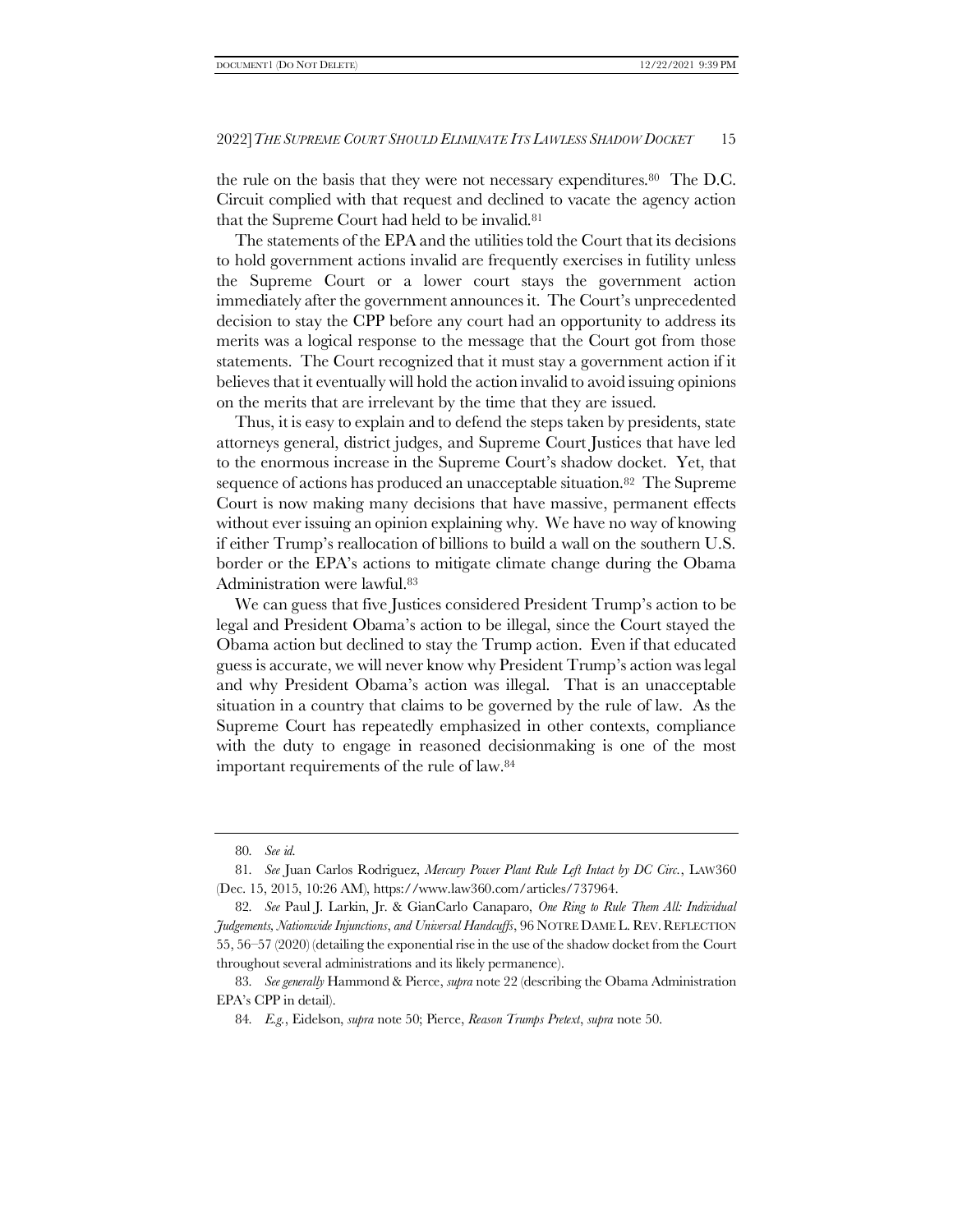#### III. POTENTIAL SOLUTIONS

Ideally, we should address this problem at its source—the inability of Congress to legislate. I have proposed some potential ways of addressing that problem,<sup>85</sup> but it is not realistic to assume that Congress will adopt those proposals or implement any other means of enhancing its power to legislate in the near future. There is also no reason to expect that the extreme political polarity that underlies congressional impotence will abate any time soon.<sup>86</sup>

Given congressional impotence, we should praise any attempt by a president to identify a statutory basis for an action that will respond effectively to a new problem, even if the statute the government relies on was enacted long ago and was never intended to be used to address the new problem. The alternative—do nothing to address the new problem—would be far worse.

When a president of either party stretches the statutory authority of the Executive Branch to take such an action, the next step is inevitable in today's politically polarized environment. Leaders of the opposition party will try to stop the president from taking the action by filing a complaint coupled with a motion for a preliminary injunction. The Supreme Court could make it harder for state attorneys general of the opposite party to succeed in blocking the president's actions by overruling the five-to-four precedent that ensures they will almost always have standing to obtain review of the actions that they oppose.<sup>87</sup>

<span id="page-15-0"></span>However, that attempt to remedy the problem would be largely ineffective. In most cases, there would be other parties with an incentive to seek review and the ability to demonstrate that they have suffered the concrete and particularized injury-in-fact caused by the action necessary to obtain standing to obtain review of the action.88 In the few cases in which no party with standing seeks review, the lack of a petitioner with standing will be attributable to the breadth of the injuries caused by the action. It would be strange if the Court began to acquiesce tacitly but routinely in presidential actions that are illegal but are unreviewable because they cause severe injuries that are "shared by the many."<sup>89</sup>

88. For detailed discussion of the requirements for standing, see KRISTIN E. HICKMAN & RICHARD J. PIERCE, JR., ADMINISTRATIVE LAW TREATISE § 16 (5th ed. 2010). *See also* Lujan v. Defenders of Wildlife, 504 U.S. 555, 560 (1992) (holding a concrete and imminent injury must be found to establish standing).

89. Injuries suffered by the many do not qualify a petitioner for standing. *See* HICKMAN & PIERCE, *supra* not[e 88,](#page-15-0) at § 16.4.

<sup>85</sup>*. See* Pierce, *Awful Problems*, *supra* not[e 53;](#page-9-0) Pierce, *Congressional Capacity*, *supra* not[e 53.](#page-9-0)

<sup>86</sup>*. See* Pierce, *Congressional Capacity*, *supra* note [53,](#page-9-0) at 7–8 (2020).

<sup>87</sup>*. See* Massachusetts v. EPA, 549 U.S. 497, 516–21 (2007) (holding states always have standing to challenge any action of the federal government that threatens any sovereign interest of a state).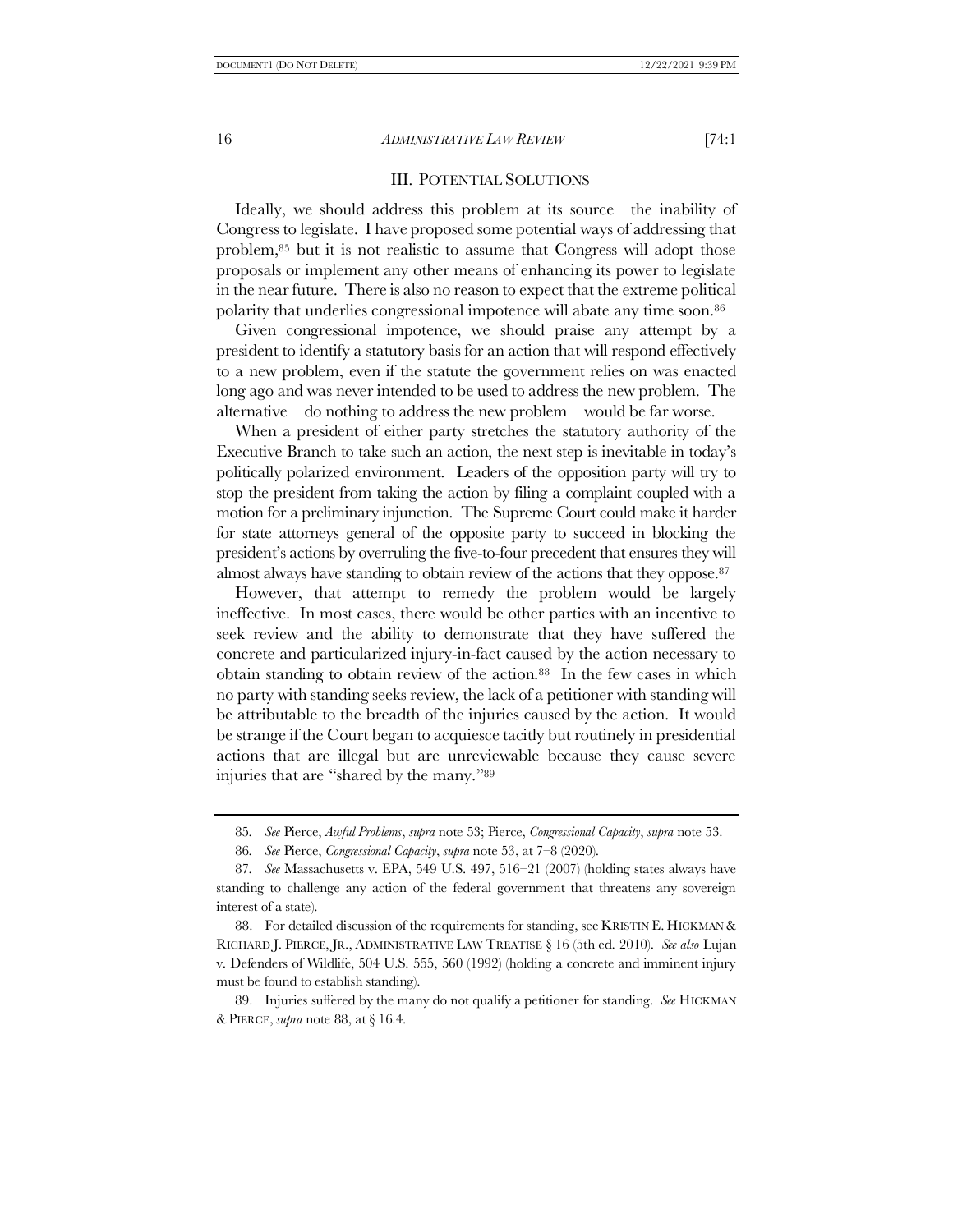Congress could address the problem by making it more difficult for state attorneys general to file their petitions for review in courts they believe to have a strong bias in favor of the views of the attorneys' general party and against the views of the president's party.90 Congress could eliminate the opportunity to engage in forum shopping by specifying that all petitions for review can only be filed in the D.C. Circuit or only in a special three-judge district court. While this could reduce the problem to some uncertain extent, it would create other problems, e.g., concentrating power in a few judges. Unfortunately, it is totally unrealistic to expect Congress to take any action to address the problem in today's conditions of extreme political polarity.

The Supreme Court could address the problem by making it more difficult for district courts to enjoin government actions pending the outcome of review on the merits. It is not clear whether any such action would address the problem effectively without creating more serious problems. The present standard for issuing a stay or preliminary injunction has existed for many decades.91 It is hard to imagine an alternative standard that would be an improvement on the status quo.

The Court could issue an opinion emphasizing the need for courts to exercise restraint in applying that standard, but it is not clear that any such opinion would have the desired effect. The Court attempted to send district courts the message that they should exercise restraint in issuing preliminary injunctions in its 2008 opinion in *Winter v. Natural Resource Defense Council*, <sup>92</sup> but there is no evidence that district courts have internalized that message and changed their approach. In fact, district courts have significantly increased the number of preliminary injunctions that they have issued since 2008.<sup>93</sup>

Moreover, any action the Court takes to limit the power of district courts to enjoin or stay government actions would not apply to the Supreme Court. The "temporary" stay the Supreme Court issued to stop the Obama EPA from implementing the CPP, and the many cases in which the Court has refused to stay preliminary injunctions issued by district courts, suggest that the Supreme Court believes courts, in many cases, should enjoin agencies from implementing an action pending the outcome of proceedings to review the merits of the action.94 In an important subset of cases, the Court

<sup>90</sup>*. See* Pierce, *Congressional Capacity*, *supra* note [53.](#page-9-0)

<sup>91</sup>*. See* Part [I](#page-5-0) (introducing the three factors courts use to determine whether to grant or to stay a preliminary injunction request).

<sup>92.</sup> 555 U.S. 7 (2008).

<sup>93</sup>*. See* U.S. DEP'T OF JUST., *supra* note [15](#page-2-1) (noting the "exponential increase in the issuance of nationwide injunctions").

<sup>94</sup>*. See generally* Roman Catholic Diocese of Brooklyn v. Cuomo, 141 S. Ct. 63, 69, 72, 75–76, 78 (2020) (upholding the Supreme Court of Puerto Rico's issuance of a preliminary injunction).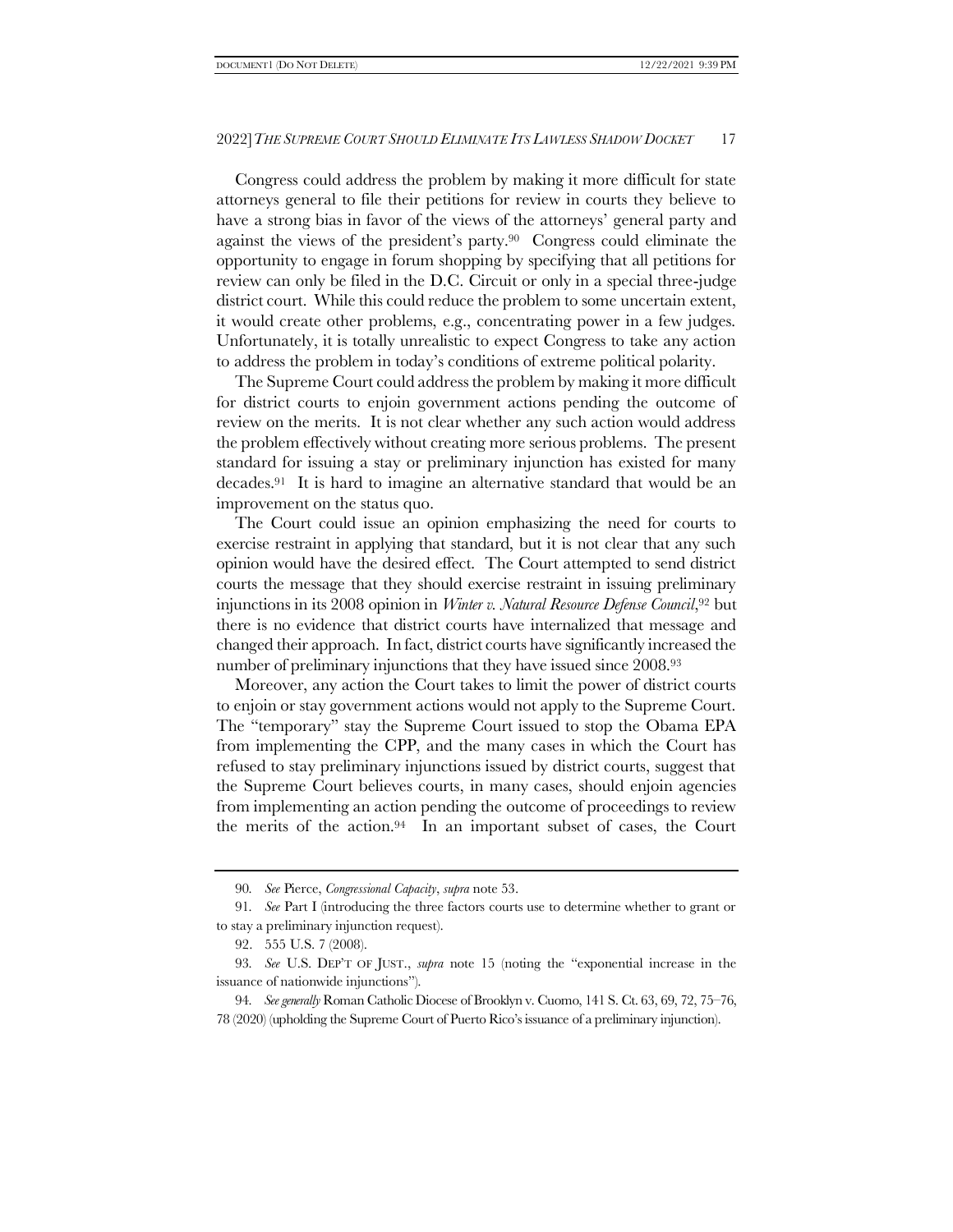obviously approves of the decisions of the district courts to issue preliminary injunctions, while in another subset of cases, the Supreme Court disapproves of that decision.95 Unfortunately, we have no way of knowing why the Court approves of the issuance of preliminary injunctions in some cases and not in others, since the Court never issues an opinion in which it explains its decision.

In some cases, Justices issue separate concurring or dissenting opinions when the Court has granted or denied a motion to stay a preliminary injunction without issuing an opinion. Those opinions suggest that some of the Justices are particularly concerned about district court preliminary injunctions that have a national scope.96 The Court could respond to that concern by holding that district courts can only issue preliminary injunctions that apply to the district or circuit in which they are located. Such a holding would not have any beneficial effect on the problem that I have identified, however. It would change the situation only by limiting the scope of each preliminary injunction issued by each district court and then stayed, or not stayed, by the Supreme Court without issuing an opinion.

A Supreme Court opinion that limits the permissible geographic scope of preliminary injunctions would also have the unfortunate effect of creating a situation in which a federal statute is given widely varying meanings in each region of the country.97 That situation could persist for many years, as our experience with judicial efforts to reach agreement with respect to the meaning of "waters of the United States" illustrates.98 District courts have adopted differing interpretations of the indeterminate four-one-four split among the Justices in *Rapanos v. United States*. <sup>99</sup> The unfortunate result has been a legal regime in which the EPA and the Corps of Engineers have been required to apply completely different interpretations of that critically important jurisdictional term in different parts of the country for over a decade.<sup>100</sup>

In fact, the separate opinions of the Justices that express their skepticism about the legality or propriety of nationwide injunctions illustrate well the problem that the Court has created with its practice of granting or denying

<sup>95</sup>*. See id.* 

<sup>96</sup>*. See* Dep't of Homeland Sec. v. New York, 140 S. Ct. 599, 600 (Gorsuch, J. & Thomas, J., concurring) ("Universal injunctions have little basis in traditional equitable practice.").

<sup>97</sup>*. See* Pierce, *Congressional Capacity*, *supra* note [53](#page-9-0) (discussing the impact of preliminary injunction limitations based on geographic scope).

<sup>98</sup>*. See* Rapanos v. United States, 547 U.S. 715, 716 (2006) (defining the interpretation of "waters of the United States")

<sup>99.</sup> 547 U.S. 715 (2006). *See generally* Kristen Clark, *Navigating Through the Confusion in the Wake of* Rapanos*: Why a Rule Clarifying and Broadening Jurisdiction Under the Clean Water Act is Necessary*, 39 WM & M. ENV'T L. & POL'Y REV. 295 (2014) (describing various approaches by district courts).

<sup>100</sup>*. See generally Rapanos*, 547 U.S. 715.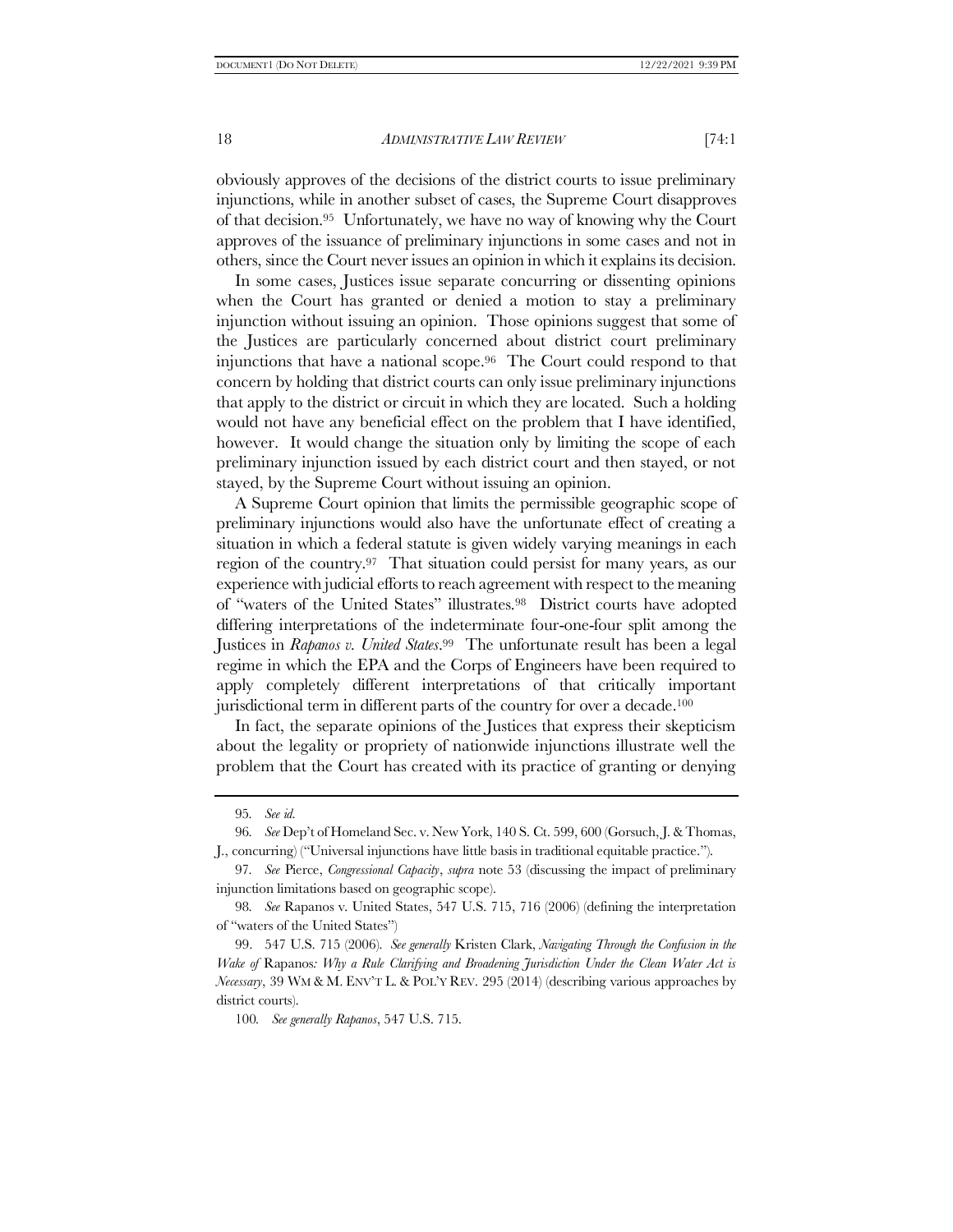stays of preliminary injunctions without issuing an opinion. The separate opinions suggest that at least two of the Justices decide to vote to stay or not to stay a preliminary injunction based in part on the geographic scope of the injunction.101 They obviously do not believe that the scope of the injunction alone should be dispositive of its legality, however, since they vote to uphold some nationwide injunctions.102 That leaves us with no way of knowing the significance that those Justices attach to the scope of the injunction in their decisionmaking process. What other factors do they consider in deciding whether to stay a preliminary injunction? How do they balance the factors that influence their decisions when they conflict? We also do not know how many Justices agree with the apparent significance that two Justices attach to the geographic scope of a preliminary injunction.

Having eliminated the possibility of addressing the problems created by the Supreme Court's large and growing shadow docket by making changes at any of the earlier points in the sequence of actions that leads to the shadow docket, we are left only with the possibility that the Court might eliminate the problems by making some change in its own practices. The Court should adopt a practice of never issuing an opinion that is likely to have significant long-term effects without also issuing an opinion explaining its action. By now, it should be obvious to the Court that many, perhaps even most, of its decisions granting or denying stays of preliminary injunctions that bar the government from taking a major action will have significant long-term effects. The Court should not issue such a stay without explaining its action. Such a change in practice would add to the workload of the Justices, but that is a small price to pay to reduce the power of the shadow docket to rapidly erode one of the most important elements of the rule of law—the duty to engage in reasoned decisionmaking.

#### IV. AN OPTIMISTIC POSTSCRIPT

As this Essay was going to press, the Supreme Court took a series of steps that suggest it may be in the process of abandoning its practice of taking major actions without providing any explanation for the action. The Court accompanied its August 24, 2021 decision staying the Biden Administration's repeal of the Trump Administration's "Stay in Mexico" policy with a brief opinion.103 The Court referred to one of its prior opinions holding that an agency must provide an adequate explanation for any major change in policy if the existing policy induced individuals or institutions to take actions in

<sup>101</sup>*. See* Dep't of Homeland Sec. v. New York, 140 S. Ct. 599 (2020) (Gorsuch, J. & Thomas, J., concurring).

<sup>102</sup>*. See id.* at 600–01.

<sup>103.</sup> Biden v. Texas, No. 21A21, 2021 WL 3732667 (Aug. 24, 2021).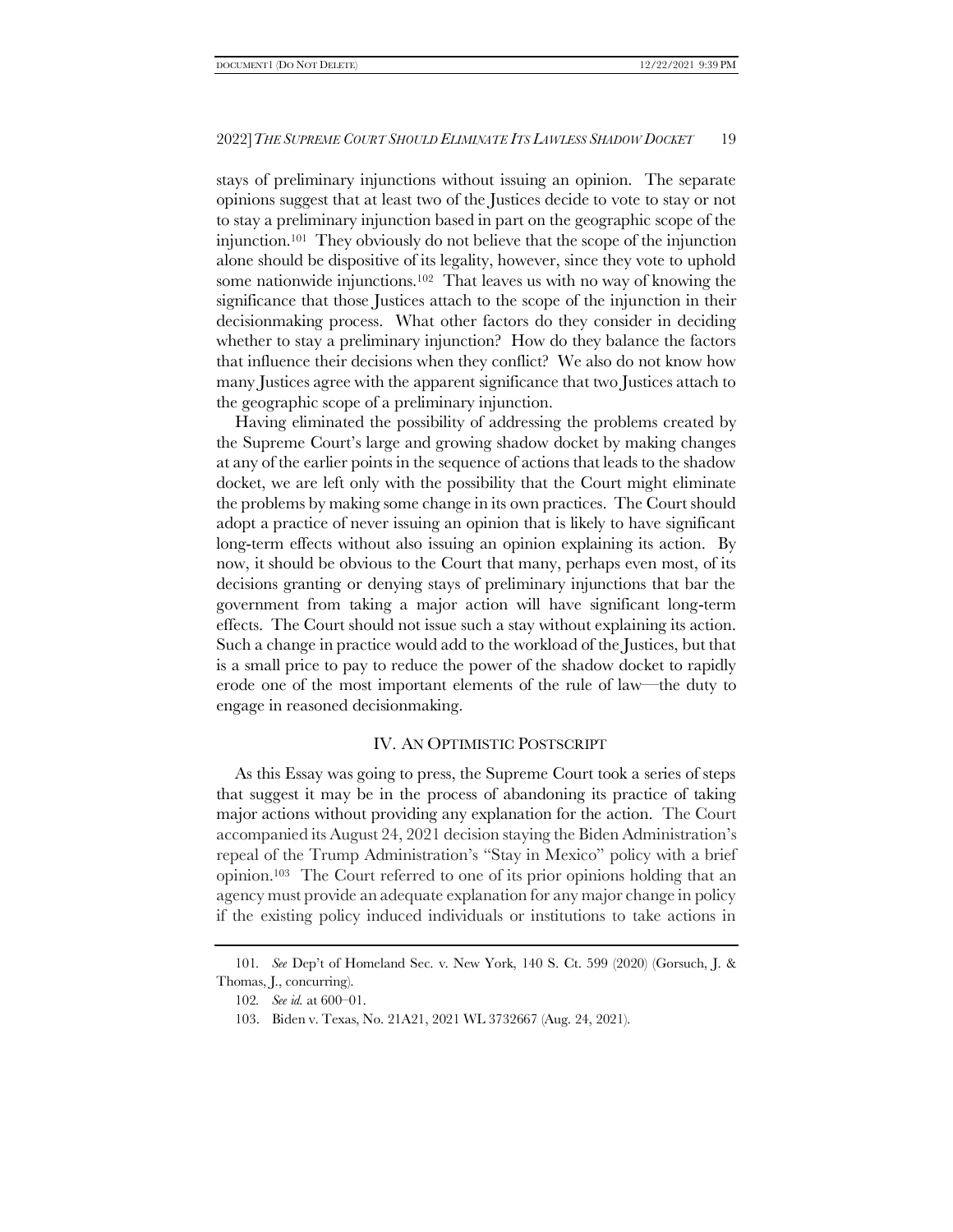reliance on it.104 The value of even such a brief explanation became apparent when the Biden Administration responded to the stay order on October 29, 2021 by issuing a much more detailed explanation for its action.105 This sets the stage for a judicial decision to determine the adequacy of the government's revised explanation.

There have been several other recent steps in the right direction. The Court provided a brief explanation for its September 1, 2021 decision not to stay the Texas abortion statute.106 The Court can be criticized for providing an inadequate explanation for its action, but even a brief explanation is better than no explanation. On October 22, 2021, the Court agreed to reconsider its decision not to stay the Texas statute.107 The reconsideration process will provide the Court with the opportunity both to reconsider its decision and to provide a much more detailed explanation for its decision to either grant or deny the stay.

In an October 29, 2021 order, the Court granted certiorari to a case in which it will decide whether the Trump Administration's ACE rule is lawful.108 Since the sole justification for ACE was the Trump EPA's belief that President Obama's CPP was unlawful, the Court's decision to rule on whether ACE is lawful will force it to determine whether the CPP was lawful. Thus, the Court's opinion in the ACE case will provide a basis for understanding why the Court stayed the CPP without opinion in 2016. Even the brief order granting certiorari provides a good clue about the reason for the 2016 stay order.109 The Court granted certiorari in the ACE case only on the issue of whether the CPP exceeded the EPA's power to implement section 111(d) of the Clean Air Act. That was one of six issues that were raised in the motion to stay the CPP.

The Court issued another encouraging order on October 29. It declined to stay the controversial Maine vaccine mandate which does not include a religious exemption.110 Three Justices joined in a dissenting opinion explaining why they would have granted the stay.111 Notably, two Justices

106. Whole Woman's Health v. Jackson, 141 S. Ct. 2494 (2021).

107. Partial Grant for Writ of Certiorari Before Judgment, U.S. v. Texas, No. 21A85 (Oct. 22, 2021).

108. Grant for Writ of Certiorari, West Virginia v. EPA, No. 20-1530 (Oct. 29. 2021).

- 109*. See id*.
- 110. Denial of Application for Injunctive Relief, Does v. Mills, No. 21A90 (Oct. 29, 2021).

111. Denial of Application for Injunctive Relief, Does v. Mills, No. 21A90 (Oct. 29, 2021) (Gorsuch, J., Thomas, J. & Alito, J., dissenting).

<sup>104.</sup> Dep't of Homeland Sec. v. Regents of the Univ. of Cal., 140 S. Ct. 1891, 1905–07, 1910–15 (2020).

<sup>105.</sup> Memorandum from Alejandro N. Mayorkas, Sec'y of the Dep't of Homeland Sec., to Tae D. Johnson, Acting Dir. of U.S. Immigr. & Customs Enf't, et al., Termination of the Migrant Protection Protocols and Explanation of the Decision to Terminate the Migrant Protection Protocols (Oct. 29, 2021).